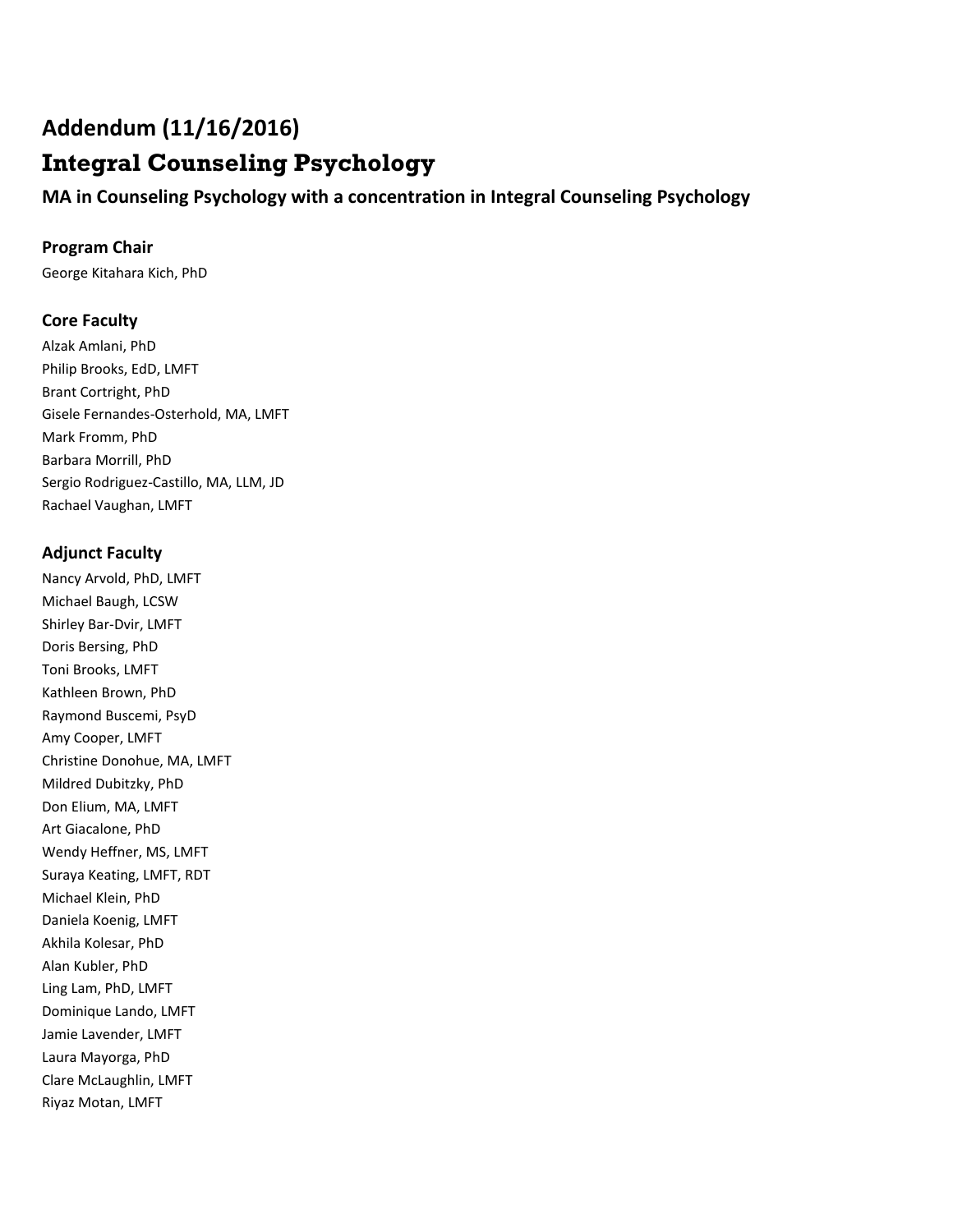Sal Nunez, PhD, LMFT Chris Olsen, PhD Gieve Patel, LMFT Jyoti Rao, MFT Fred Rozendal, PhD Danielle Saunders, LMFT Bahman A.K. Shirazi, PhD Nina Strongylou, LMFT Emily Thompson, LMFT Sue Ellen Wise, LMFT, PCE

## **About the Integral Counseling Psychology Concentration**

Founded in 1973 on the recommendation of Dr. Haridas Chaudhuri, the Integral Counseling Psychology (ICP) program was the first transpersonally oriented, East-West psychology graduate program in the world. The program has evolved a vision of psychotherapy practice that draws upon the major spiritual traditions of the East and West; recent cultural and social sciences research; and the innovations made by contemporary psychoanalytic, humanistic, systemic, and transpersonal psychologies.

The Integral Counseling Psychology program is unique in that it adheres to the guidelines of the major professional organizations in the field, while at the same time incorporating the integral philosophy of the late Haridas Chaudhuri. Integral means "essential to wholeness." According to this view, all aspects of a person's being are important and to be valued. Integral psychology holds that the individual can and should turn inward in the search for wisdom and effective energy, and then share this wisdom with the broader community to advance the evolutionary process. The curriculum integrates a spiritual perspective with actual psychotherapy practice. The transpersonal orientation provides an overarching framework for clinical work, supporting an increased emphasis on training in depth therapy.

Key criteria for the selection of faculty are the quality of teaching, an ability to establish rapport with students, and a capacity to support students' personal and professional development. In the context of a supportive community of faculty and students, the program offers rigorous clinical training and psychotherapy practice, and it integrates experiential and theoretical approaches to learning in order to promote deepening personal awareness. Graduates earn a Master of Arts in Counseling Psychology, and the degree program fulfills all academic requirements for Marriage and Family Therapy (LMFT) licensure in the state of California. Students wishing to additionally apply for the LPCC license can do so by taking extra courses beyond our curriculum's requirements.

## **Educational Goals**

A general goal is for students to become sophisticated in the dynamics of transference and psychoanalytic theory as well as to have training in the more experiential therapies such as Gestalt and existential psychotherapy.

The program has three specific objectives. The first is to provide beginning students with a variety of learning experiences designed to develop the clinical skills necessary to be a psychotherapist. Basic courses impart foundational knowledge of behavior, consciousness, and the growth processes; courses and workshops foster personal development; and carefully supervised counseling experience at the practicum level provides an opportunity for skill development. The second objective is to advance a view that places psychological growth and healing into a larger context of spiritual unfolding. Classes explore the integration of spiritual and psychological approaches to development, personality, and society. The third objective is to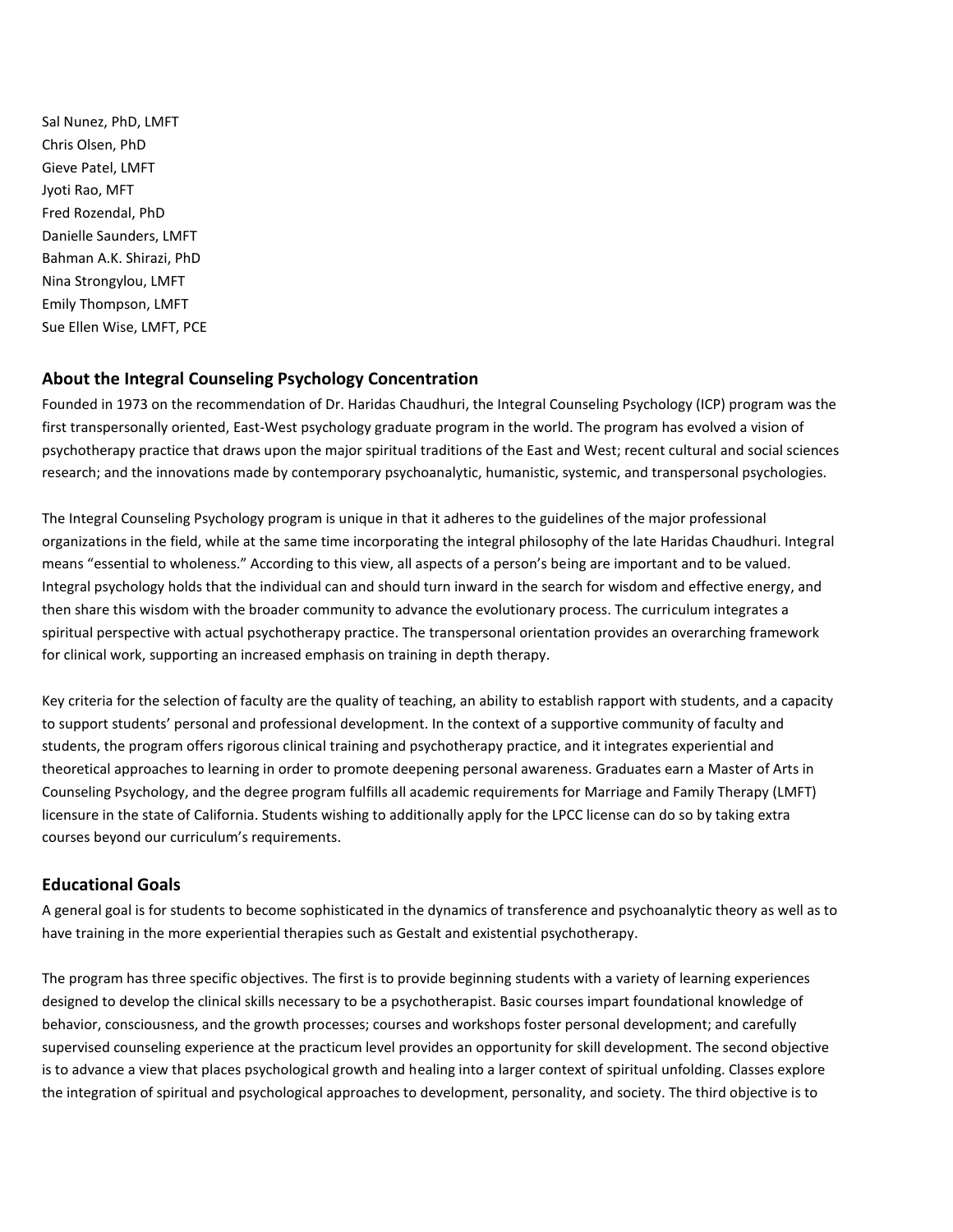join and participate in the work of a mental health agency during students' practicum year, where students at various levels of experience are given an opportunity to apply their counseling skills.

## **Admissions Requirements**

Applicants must meet the general admissions requirements of the University. These include academic transcripts, an autobiographical statement, a statement of goals, and two letters of recommendation. A grade point average of 3.0 or higher from previous academic institutions is required. A GPA of 2.9 or lower may still be considered with an accompanying letter of explanation.

In selecting candidates for admission, the program considers the following factors to be desirable: a background or interest in East-West philosophy and psychology; a view of human nature compatible with the program's orientation and emphasis; pursuit of a path of personal growth (e.g., yoga, meditation, psychotherapy); sufficient personal stability and energy to become an effective helper; demonstrated commitment to the field (e.g., volunteer or paid experience in a psychologically oriented community service agency); and present interests and past academic records that indicate probable success in completing graduate studies. The statement of professional goals and objectives submitted with the application form should address these issues.

In addition to the above considerations, the program seeks individuals who exhibit the interpersonal communication skills required of psychotherapists. These include a congruence of feelings and action, an ability to listen and attend, a willingness to be self-reflective, and an openness to evaluating and changing behaviors and attitudes.

### **About the Weekend Program Cohort Program**

The Integral Counseling Psychology Program at CIIS also offers a weekend format designed to accommodate the needs of students with heavy workloads, families, and/or other commitments challenged by a weekday school schedule. This option is based on a strict cohort model, which means that students enter and complete the program as a group. This creates not only a network of support that facilitates learning during study, but also one that continues when graduates transition into their counseling careers. Students attend 10 weekend sessions from September through May, and one weeklong retreat in August.

Please refer to the ICP program description in this catalog, as the educational goals, personal psychotherapy requirement, and admissions criteria are identical for the weekend program.

## **Personal Therapy Requirement**

Students must complete at least one year (50 sessions) of weekly in-person individual therapy with a licensed clinician (LMFT, LCSW, or PsyD) during practicum. Advisors can assist students with the choice of a therapist, and the program maintains a resource directory of area therapists who work with students.

#### **Practicum**

The University's Field Placement Office offers a comprehensive list of approved sites in the community for students ready to begin practicum. The three CIIS Integral Counseling Centers (ICCs) listed below are also placement sites but have a limited number of openings. Students applying to practicum at one of the Counseling Centers should also apply to five or six external sites, as acceptance at a CIIS Counseling Center is not guaranteed.

Roughly 50 percent of ICP students complete practicum at the ICCs. While the ICCs are geared toward a private-practice model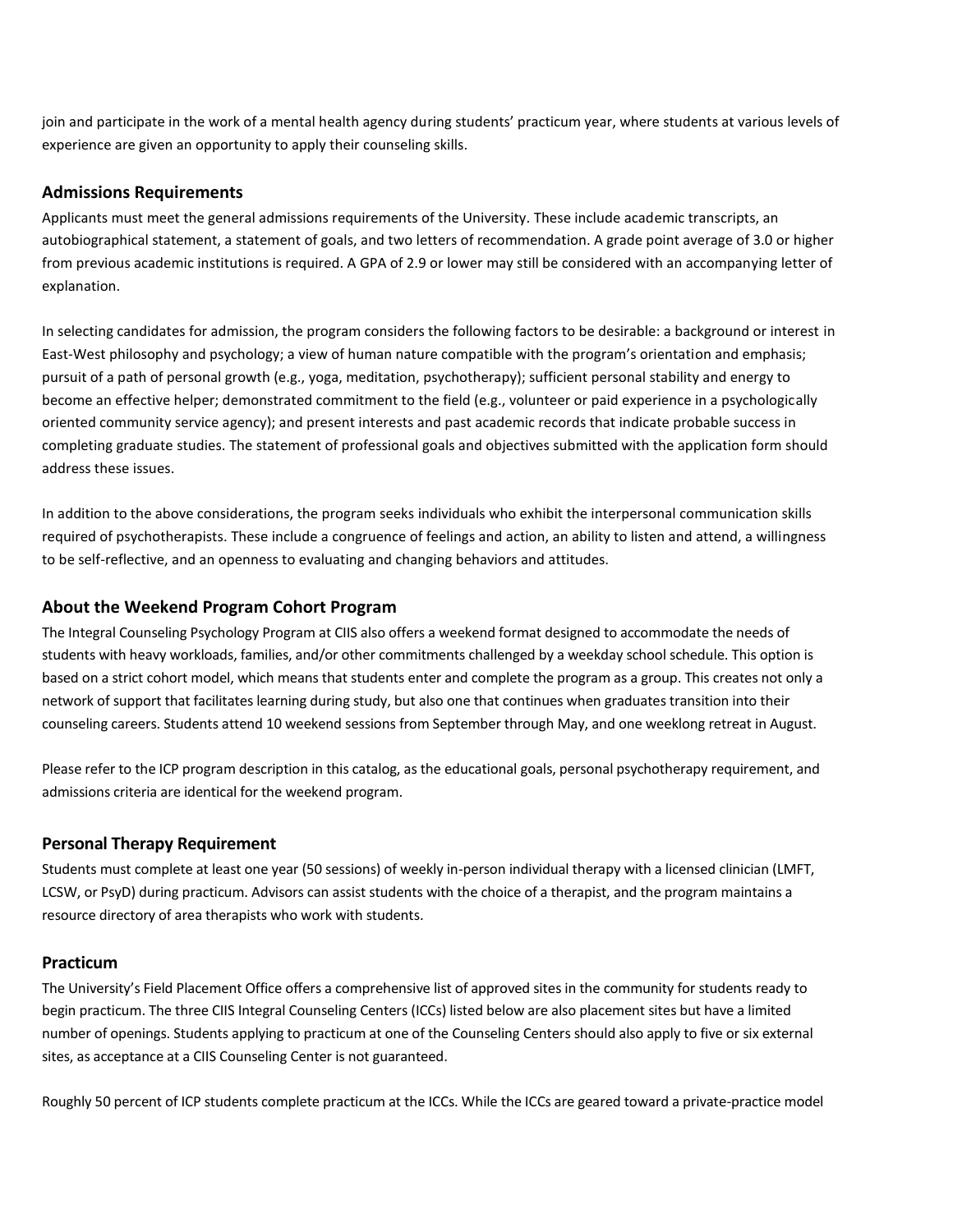and offer training in depth psychotherapy, some students may be more drawn to a variety of other practicum formats. These include schools, hospitals, hospice, community mental health, child/family, etc. Students may also be more drawn to working with a particular population or in a particular location that the ICCs do not serve, or to learning a theoretical orientation not taught at the ICCs. The CIIS Field Placement Office and the ICP advising and supervision coordinator offer support for finding and securing placements that match students' interests.

#### **Pre-practicum Coursework**

Before beginning practicum, students must complete the following courses with a passing grade:

#### Weekday Program

| ICP 5606         | <b>Gestalt Therapy</b>                        |
|------------------|-----------------------------------------------|
| <b>MCP 5101</b>  | Professional Ethics and Family Law*           |
| <b>MCP 5108</b>  | Psychopathology and Psychological Assessment* |
| <b>MCP 5201</b>  | Human Development Across the Lifespan         |
| <b>MCPI 5501</b> | Psychodynamics                                |
| <b>MCPI 5602</b> | The Clinical Relationship                     |
| <b>MCPI 5604</b> | Group Dynamics and Facilitation               |
| <b>MCPI 5615</b> | <b>Family Dynamics and Therapy</b>            |
| <b>MCPI 5610</b> | <b>Therapeutic Communication</b>              |
| MCPI 6603        | Multicultural Counseling and the Family       |

#### Weekend Cohort Program

| <b>ICPW 5606</b> | <b>Gestalt Therapy</b>                        |
|------------------|-----------------------------------------------|
| <b>ICPW 5103</b> | Professional Ethics and Family Law I*         |
| <b>ICPW 5104</b> | Professional Ethics and Family Law II*        |
| <b>ICPW 5108</b> | Psychopathology and Psychological Assessment* |
| <b>ICPW 5201</b> | Human Development and the Family              |
| <b>ICPW 5508</b> | Psychodynamics I                              |
| <b>ICPW 5509</b> | Psychodynamics II                             |
| <b>ICPW 5602</b> | The Clinical Relationship                     |
| <b>ICPW 5604</b> | <b>Group Dynamics and Facilitation</b>        |
| <b>ICPW 5615</b> | <b>Family Dynamics and Therapy</b>            |
| <b>ICPW 5610</b> | <b>Therapeutic Communication</b>              |
| ICPW 6603        | Multicultural Counseling and the Family       |

\* Professional Ethics and Family Law and Psychopathology and Psychological Assessment may be taken while applying for practicum approval but must be successfully completed before starting practicum.

After completing the pre-practicum courses, students must apply for practicum approval. Students may be fully approved, provisionally approved, or not approved. Students who are provisionally approved or not approved will receive clear instruction regarding further steps that are recommended or required in order to receive or reapply for approval, as determined by the Integral Counseling Psychology Program Committee. Recommendations or requirements may include the Clinical Practice Lab class, a request for therapy, and/or a request to demonstrate clinical skills. Once approval is granted, students may submit applications to our Integral Counseling Centers or external sites. The Field Placement Office is available for questions regarding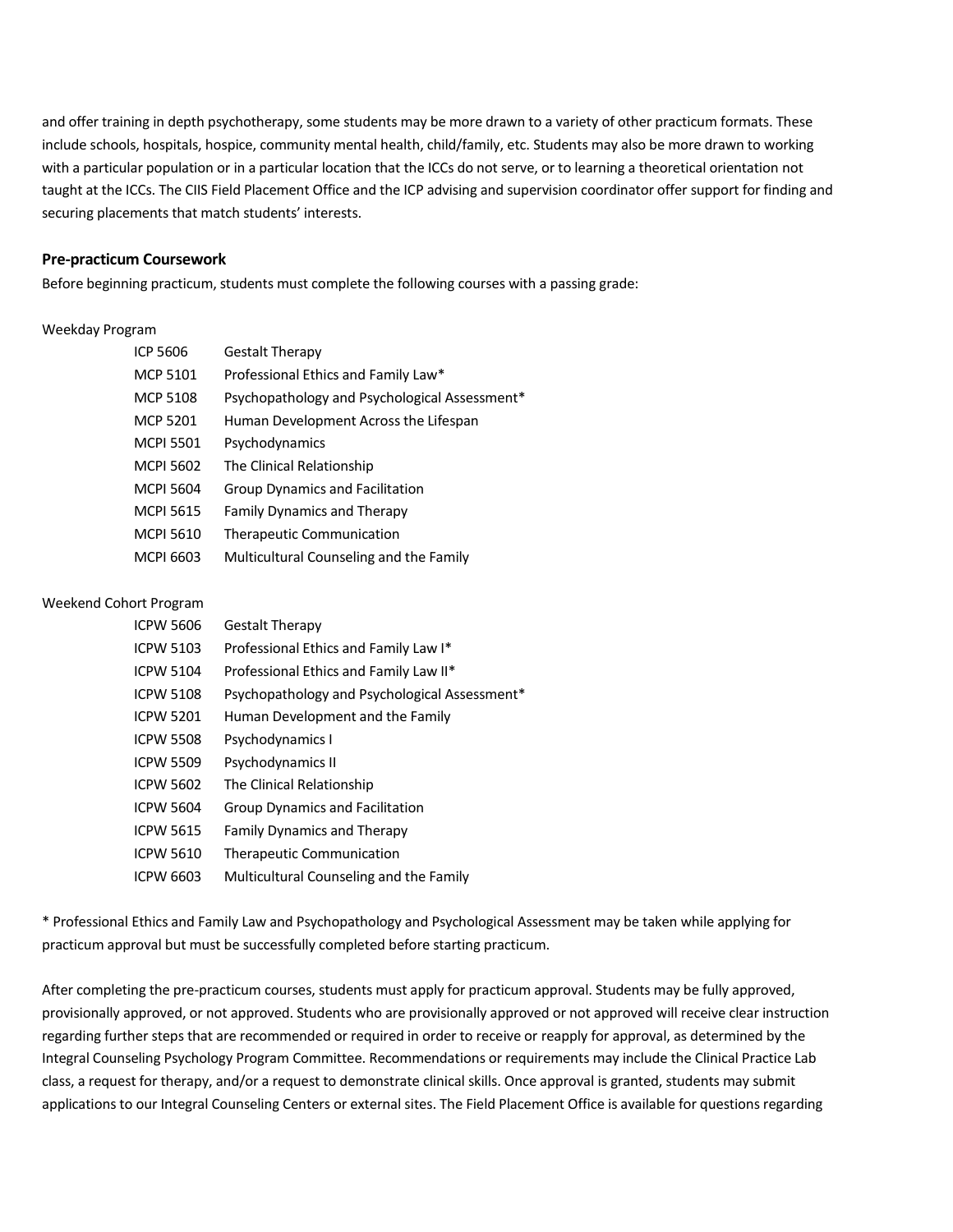external practicum sites and applications.

Students are required to take a minimum of 6 practicum semester units. Students register for practicum units via either group or individual supervision, which is provided through the ICP program and is a requirement in addition to supervision that may be provided on-site. Students who complete practicum at an external site (not an Integral Counseling Center) have the option of taking group supervision, taught on the CIIS campus, for all three semesters of practicum should they so choose. Students at an ICC may register for group supervision for only one of their three semesters of practicum. All students in practicum, whether they are at an external site or an ICC, can elect to receive individual supervision for any or all semesters of practicum. A list of approved supervisors is maintained by the ICP program office.

### **Additional LPCC Requirements**

CIIS has been approved by the BBS as offering a qualified degree for those interested in pursuing licensure as an LPCC. The education and practicum requirements are quite specific and will require students to take courses (and semester units) beyond the standard curriculum of this department. Each student must select his or her license specialization(s) by the end of his or her first semester. Your academic advisor and the MCP staff will be happy to work with as you make this decision, which should be documented in writing. The LPCC Track is open to students in both the ICP weekday and weekend programs.

Please refer to the CIIS website for up-to-date LMFT and LPCC licensure requirements in California.

## **Integral Counseling Centers**

Three Integral Counseling Centers serve as professional training facilities for students in the Integral Counseling Psychology program. The ICCs offer growth counseling services to the local community based on an integral perspective. Using didactic and experiential training sessions and group process exploration, the ICCs offer students the opportunity to explore different therapeutic modalities.

The staff of each ICC is composed of a director, an administrative coordinator, and approximately 20 student counselors who are enrolled in either group or individual supervised practicum at the University. The time commitment for staff counselors is approximately 15 to 20 hours per week. This includes intake interviewing, client contact, phone shifts, committee work, case notes, training, and general staff meetings.

Each student counselor works with a minimum of five clients (the mean is about seven) in individual, couples, family, or group counseling situations. Students work at the ICCs for at least three consecutive semesters and may petition for a fourth. Licensed counselors and psychotherapists from the professional community and University staff provide supervision. Counselors adhere to the licensing laws of the State of California and the ethical practices of relevant professional organizations.

The Integral Counseling Centers are at the following San Francisco locations:

- Church Street ICC 1782 Church Street (415.648.2644)
- Pierce Street ICC 2140 Pierce Street (415.776.3109)
- Golden Gate ICC 507 Polk Street, Suite 450 (415.561.0230)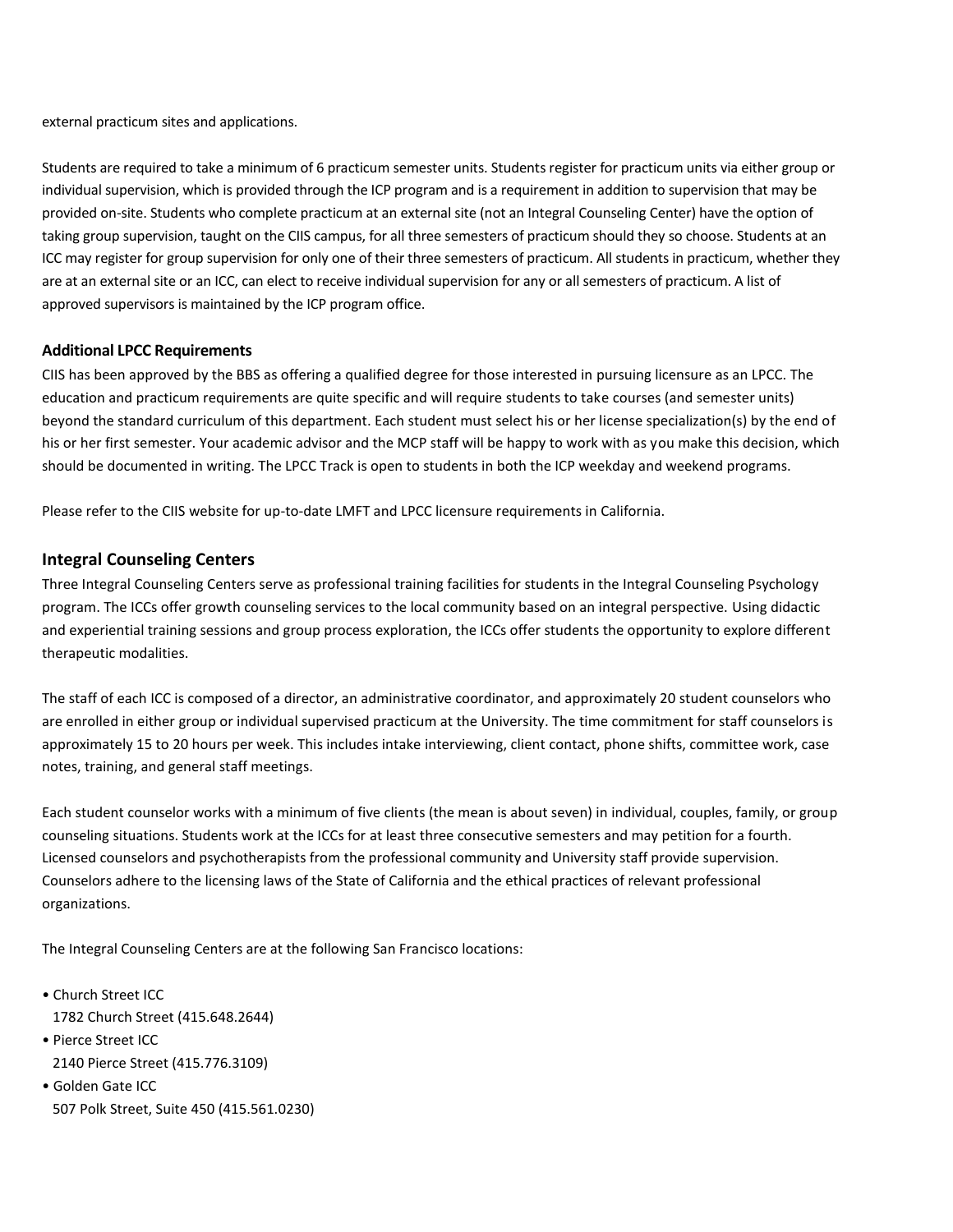## **Curriculum**

## **MA in Counseling Psychology with a concentration in Integral Counseling Psychology (weekday program)**

## **MFT Track—60 units**

### **I. Common Core Courses—16 units**

| <b>MCP 5101</b> | Professional Ethics and Family Law                    |
|-----------------|-------------------------------------------------------|
| <b>MCP 5108</b> | Psychopathology and Psychological Assessment          |
| <b>MCP 5201</b> | Human Development Across the Lifespan                 |
| MCP 6102        | Alcohol and Chemical Dependency Counseling            |
| MCP 6233        | <b>Community Mental Health and the Recovery Model</b> |
| MCP 6401        | <b>Research Methods</b>                               |
| MCP 6502        | Child Therapy                                         |

## **II. Counseling Courses with emphasis in Integral Counseling Psychology—27 units**

The following courses have equivalents in the Community Mental Health, Drama Therapy, Expressive Arts Therapy, and Somatic Psychology concentrations. These equivalent courses cover the same content, but from the perspective of their own concentrations.

- MCPI 5501 Psychodynamics
- MCPI 5602 The Clinical Relationship
- MCPI 5604 Group Dynamics and Facilitation
- MCPI 5615 Family Dynamics and Therapy
- MCPI 5610 Therapeutic Communication
- MCPI 6601 Couples Counseling
- MCPI 6603 Multicultural Counseling and the Family
- MCPI 7601 Supervised Clinical Practicum: Individual\*
- MCPI 7602 Supervised Clinical Practicum: Group\*
- MCPI 7604 Supervised Clinical Practicum: Individual (School Setting)\*

#### **III. Integral Counseling Psychology Concentration Courses—14 units**

These courses do not have equivalents in the other concentrations.

- ICP 5606 Gestalt Therapy
- ICP 5621 Cognitive Behavioral Therapy
- ICP 6501 Transpersonal Psychotherapy\*
- ICP 6577 Psychopharmacology and Human Sexuality
- ICP 6830 Trauma
- ICP 7702 Integrative Seminar
- ICP 8606 Integral Psychology\*

\*Note: Students may choose to take one or both of these courses.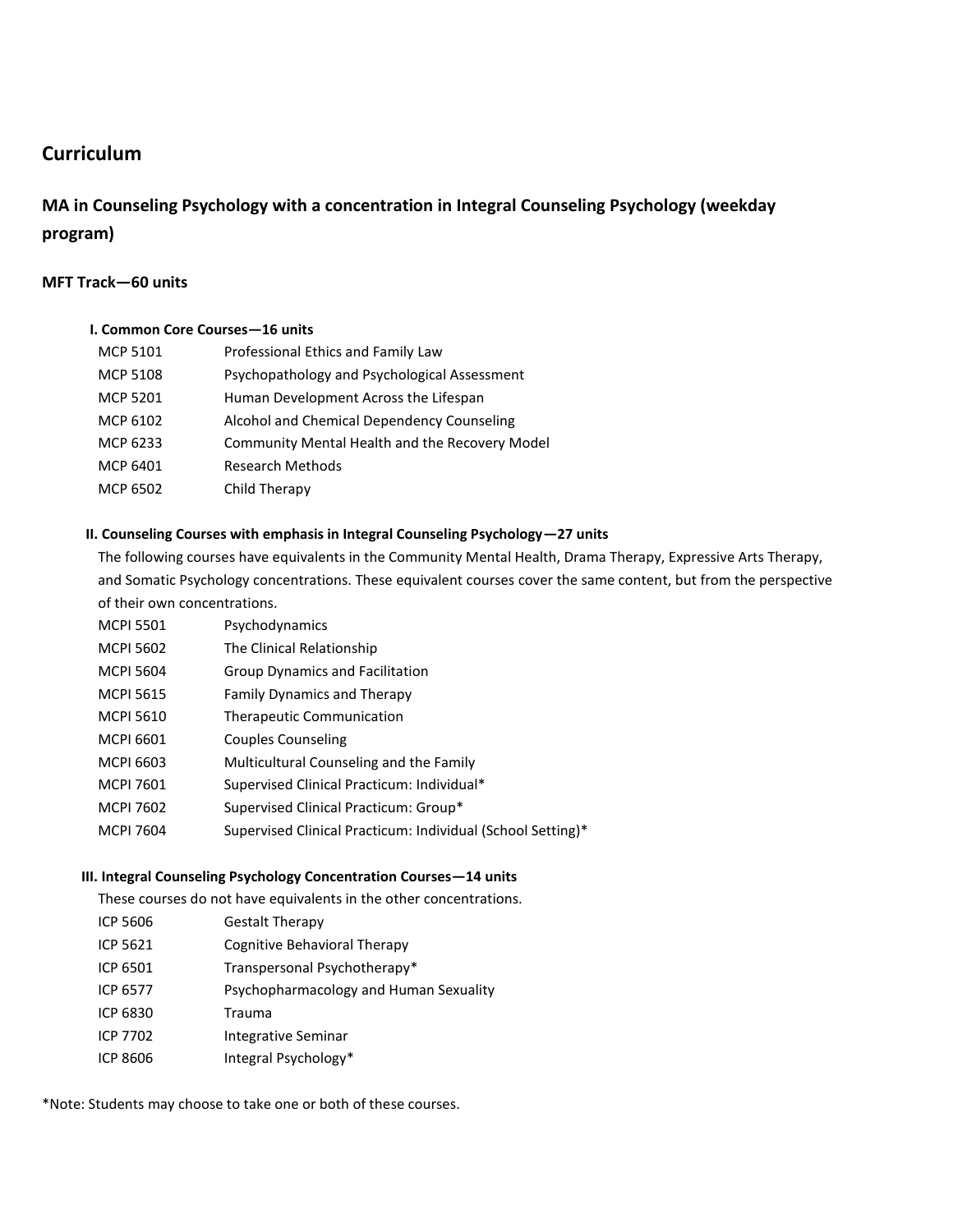#### **IV. Electives—3 units**

Any CIIS course or approved independent study.

## **Licensed Professional Clinical Counselor Track—69 units**

The courses designated in I, II, and III above and the following:

| MCP 5023 | Diagnosis and Treatment Addictions and Co-occurring Disorders |
|----------|---------------------------------------------------------------|
| MCP 5109 | Psychopharmacology                                            |
| MCP 5646 | Career Counseling Theory and Practice                         |
| MCP 5651 | Advanced Ethics Seminar                                       |
| PSY 6331 | Psychological Assessment: Psychometric Theory                 |
|          |                                                               |

## **MA in Counseling Psychology with a concentration in Integral Counseling Psychology**

## **Weekend cohort program, MFT Track only—60 units**

## **I. Common Core Courses —16 units**

| <b>ICPW 5103</b> | Professional Ethics and Family Law I         |
|------------------|----------------------------------------------|
| <b>ICPW 5104</b> | Professional Ethics and Family Law II        |
| <b>ICPW 5108</b> | Psychopathology and Psychological Assessment |
| <b>ICPW 5201</b> | Human Development and the Family             |
| ICPW 6102        | Alcohol and Chemical Dependency Counseling   |
| <b>ICPW 6401</b> | <b>Research Methods</b>                      |
| ICPW 6502        | Child Therapy                                |
|                  |                                              |

### **II. Counseling Courses with emphasis in Integral Counseling Psychology—27 units**

The following courses have equivalencies in the Community Mental Health, Drama Therapy, Expressive Arts Therapy, and Somatic Psychology concentrations. These equivalent courses cover the same content, but from the perspective of their own concentrations.

| <b>ICPW 5508</b> | Psychodynamics I                           |
|------------------|--------------------------------------------|
| <b>ICPW 5509</b> | Psychodynamics II                          |
| <b>ICPW 5602</b> | The Clinical Relationship                  |
| <b>ICPW 5604</b> | Group Dynamics and Facilitation            |
| <b>ICPW 5610</b> | <b>Therapeutic Communication</b>           |
| <b>ICPW 5615</b> | <b>Family Dynamics and Therapy</b>         |
| ICPW 6601        | Couples Counseling                         |
| <b>ICPW 6603</b> | Multicultural Counseling and the Family    |
| <b>MCPI 7601</b> | Supervised Clinical Practicum: Individual* |
| MCPI 7602        | Supervised Clinical Practicum: Group*      |

MCPI 7604 Supervised Clinical Practicum: Individual (School Setting)\*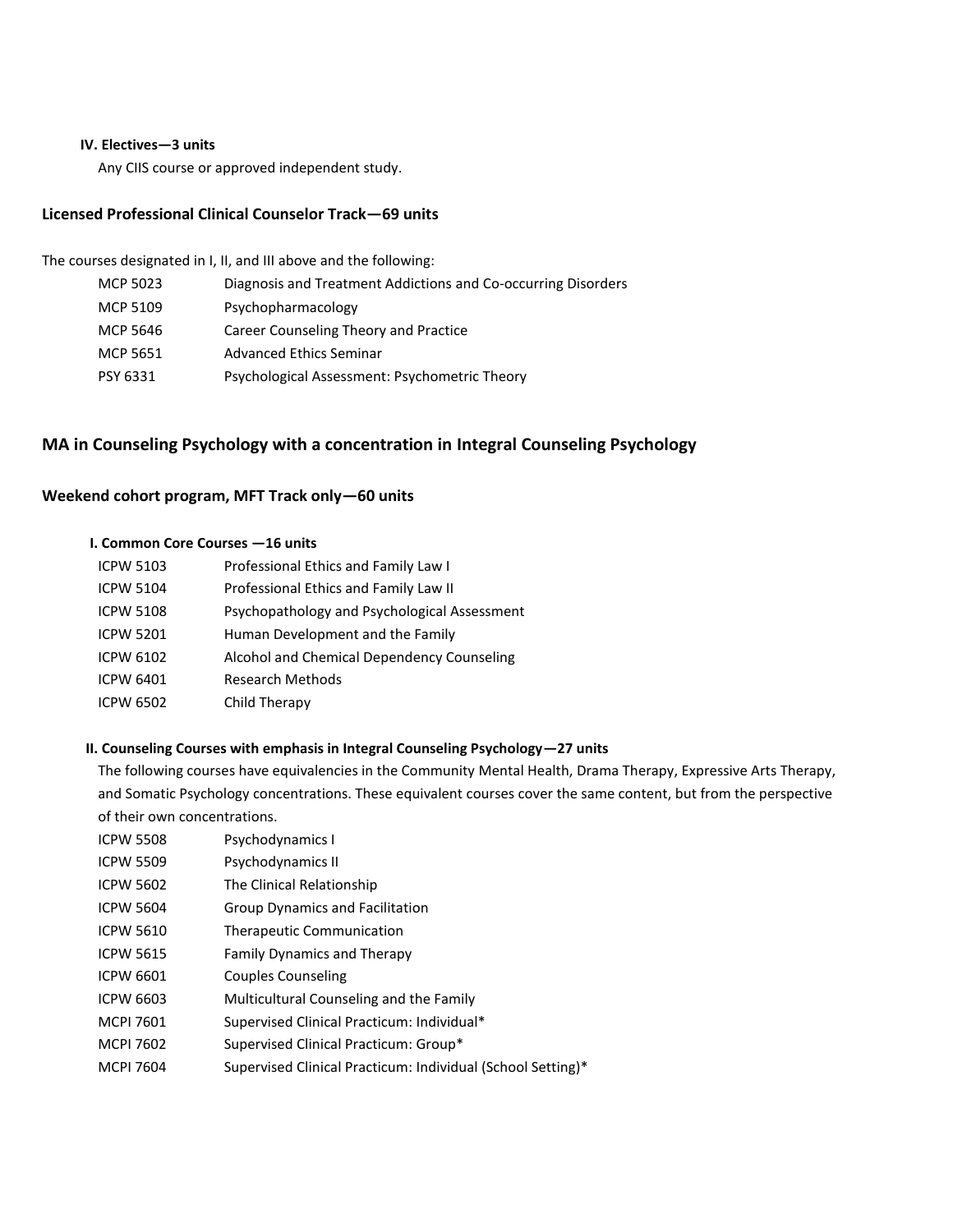\*Note: Students may choose to take one or both types of classes (group or individual).

#### **III. Integral Counseling Psychology Concentration Courses—14 units**

These courses do not have equivalencies in the other concentrations.

ICPW 5606 Gestalt Therapy ICPW 5621 Cognitive Behavioral Therapy ICPW 6577 Psychopharmacology and Human Sexuality ICPW 6501 Transpersonal Psychotherapy ICPW 6830 Trauma ICPW 7702 Integrative Seminar

#### **IV. Electives—1–2 units**

Any CIIS course or approved independent study.

#### **Licensed Professional Clinical Counselor Track—71 units**

The courses designated in I, II, and III above and the following:

- \* MCP 5023 Diagnosis and Treatment Addictions and Co-occurring Disorders
- \* MCP 5109 Psychopharmacology
- \* MCP 5646 Career Counseling Theory and Practice
- \* PSY 6331 Psychological Assessment: Psychometric Theory
- ICPW 5109 Professional Ethics and the Law III

\*Please note that the above marked courses are NOT offered during weekend sessions, but must be taken during the regular weekday session.

## **Course Descriptions**

#### **MCPI 5501 Psychodynamics (3.00 Units) OP Grade Option**

Presents a history of psychodynamic ideas and their application in clinical settings. Offers a historical perspective beginning with Freudian theory through the development of object relations theory. Covers basic theoretical and clinical concepts; clinical theories about the self and self-development; and the topics of transference, countertransference, and defense. Examines relationships between psychodynamic and other clinical theories. Prerequisites: ICP student; non-ICPW student.

#### **MCPI 5602 The Clinical Relationship (3.00 Units) PF Grade Option**

The relationship between therapist and client is one of the central concerns of contemporary theories of therapeutic change. This course explores the relationship between therapist and client from the perspectives of contemporary psychoanalysis, humanism, and self-psychology. Provides various perspectives on transference and countertransference, and how to work with these dynamics in the clinical setting. Prerequisites: MCPI 5501, MCPI 5610; ICP student.

#### **MCPI 5604 Group Dynamics and Facilitation (3.00 Units) PF Grade Option**

This class has two main purposes: to study itself as a group and to learn about group psychotherapy facilitation. The first focus is on addressing increasing empathy and interpersonal sensitivity in a way that will help students develop their therapeutic skills in a group context. The second focus is on learning about different kinds of therapy groups and the different kinds of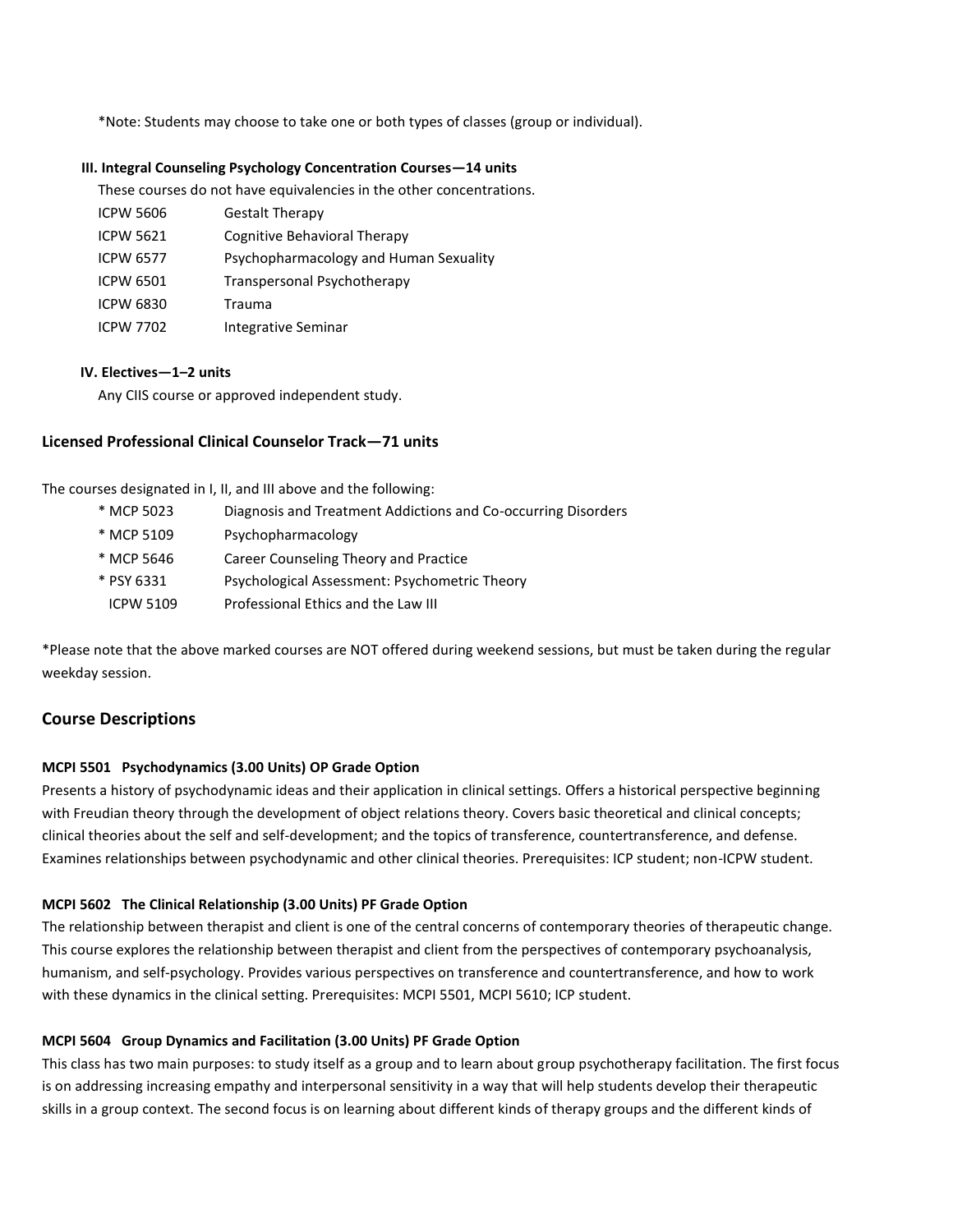group facilitation skills necessary to lead such groups. Prerequisites: ICP student; non-ICPW student.

#### **MCPI 5610 Therapeutic Communication (3.00 Units) PF Grade Option**

This course provides an overview of key concepts and methods in therapeutic communication, integrating psychodynamic, humanistic, and other approaches. Experiential portion includes role-play and simulations. Includes the experiential portion of Therapeutic Communication. Prerequisites: ICP student; non-ICPW student.

#### **MCPI 5615 Family Dynamics and Therapy (3.00 Units) PF Grade Option**

This course explores the various schools of family therapy, including the work of Whitaker, Satir, Bowen, and Minuchin, as well as strategic, narrative, internal family systems, and core-focused family therapy. There will be a strong experiential component involving in-depth study of each student's family of origin through psychodramatic or monodramatic formats or sculpture, as well as through live demonstrations of therapy sessions with students' family members.

#### **MCPI 6601 Couples Counseling (3.00 Units) OP Grade Option**

Theoretical and therapeutic approaches to working with couples, including object relations, ego analytic, cognitive-behavioral, existential, and transpersonal perspectives, as well as family-system approaches. Students learn how to integrate the use of visual arts, music, movement, drama, and the language arts with these different theoretical approaches. Includes the experiential portion of Marriage and Couples Counseling. Prerequisites: ICP student; non-ICPW student.

#### **MCPI 6603 Multicultural Counseling and the Family (3.00 Units) PF Grade Option**

This course provides an overview of multicultural counseling through exploration of ethnic, social, and cultural mores and values of representative social groups and special populations. The content will focus on developing oneself as a student, therapist, and educator who understands the complexity of human diversity—ethnicity, race, religion, sexual orientation, gender, socioeconomic class, and color. We will look at the limitations of current psychological models in addressing the particularities of our clients' diverse familial and cultural backgrounds. Students will be asked to do mindfulness practices, inquiry, and dialogue to explore experiences and cultural backgrounds to help uncover their own beliefs, unconscious assumptions, projections, countertransference, fears, and biases. The instructor will help create a safe space and offer appropriate exercises and communication tools to encourage authentic exploration and dialogue of an emotionally charged topic. Prerequisites: MCPI 5610, MCPI 5604; ICP student; non-ICPW student.

#### **MCPI 7601 Supervised Clinical Practicum: Individual (2.00 Units) PF Grade Option**

Presentation and discussion of case material. Emphases upon case formulation, the therapeutic relationship, and the development of clinical skills. Online registration not possible. Submit the "Individual Practicum Registration Form." An "NP" grade will be given if the "Supervised Fieldwork Agreement" is not on file in the Field Placement Office by semester's end. Prerequisite: ICP or ICPW student.

#### **MCPI 7602 Supervised Clinical Practicum: Group (2.00 Units) PF Grade Option**

Presentation and discussion of case material in a group setting. Emphases upon case formulation, group processing of clinical material, and the development of clinical skills. An "NP" grade will be given if the "Supervised Fieldwork Agreement" is not on file in the Field Placement Office by semester's end. Prerequisite: ICP or ICPW student.

#### **MCPI 7604 Supervised Clinical Practicum: Individual (School Setting) (3.00 Units) PF Grade Option**

For MCP Practicum students working in schools. Presentation and discussion of case material. Emphases upon case formulation, the therapeutic relationship, and the development of clinical skills. Prerequisite: ICP or ICPW student.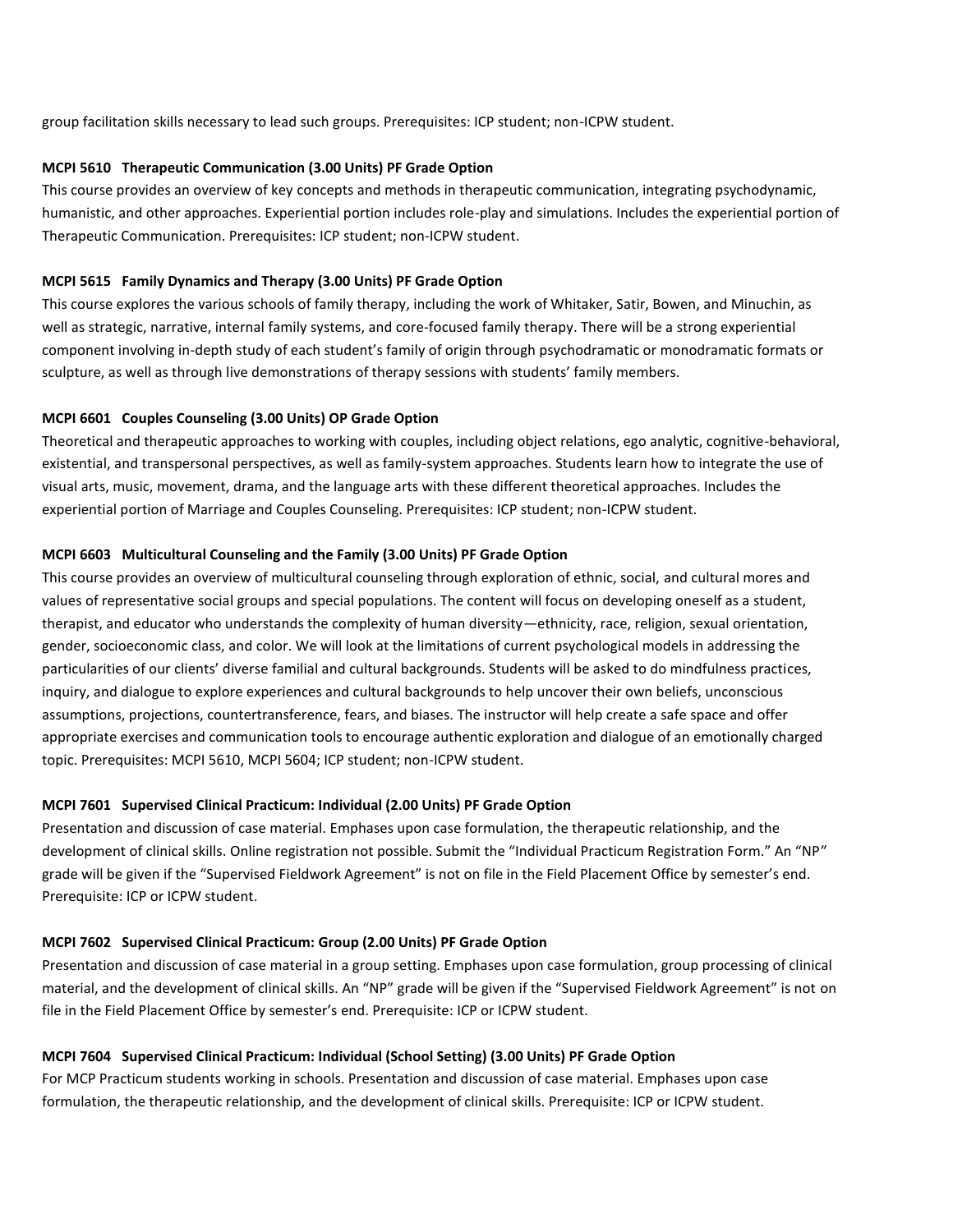#### **MCPI 7605 Supervised Clinical Practicum: Group (School Setting) (3.00 Units) PF Grade Option**

Presentation and discussion of case material. Emphasis upon case formulation, the therapeutic relationship, and the development of clinical skills. We will be looking at clients from both a systems and a self-psychology understanding. This course will have an emphasis on students who are working with clients who are children or adolescents and their families. Students working with individual clients or couples are also welcome. Prerequisite: ICP student or ICPW student.

#### **ICP 5606 Gestalt Therapy (3.00 Units) PF Grade Option**

Gestalt therapy will be presented as an adjunct to existential philosophy and therapy, and as a natural reflection of humanities psychology. The elements of Gestalt therapy will be demonstrated—i.e., contact boundaries, awareness, figure formation, the Gestalt theory of neurosis, and disturbances at the boundaries. The primary emphasis will be on working in the "here and now" with a process-oriented focus. Prerequisite: ICP student.

#### **ICP 5621 Cognitive Behavioral Therapy (1.00 Units) PF Grade Option**

Cognitive behavioral therapy (CBT) has been so effective in clinical trials that it is the standard of care for many psychiatric disorders, including depression and anxiety, and all therapists are now expected to have at least some familiarity with it. This course provides an overview of CBT from its origins in Pavlov and Skinner, though its therapeutic success in Beck and Ellis, and its inclusion of mindfulness in third-wave behavioral treatments such as dialectical behavior therapy (DBT) and acceptance and commitment therapy (ACT). This class will combine theory presented in lectures and readings with experience in roleplays, demonstrations, and mindfulness exercises. Prerequisites: Non-ICPW student; priority to ICP students.

#### **ICP 6395 Spousal, Elder, and Child Abuse (0 Units) P/NP Grade Option**

This online-only abuse training is a zero-unit course intended to supplement content covered throughout the ICP/ICPW program curriculum regarding spousal, elder, and child abuse. It is a requirement for all ICP and ICPW students who began the program in or after Fall 2012.

#### **ICP 6396 Human Sexuality (0 Units) P/NP Grade Option**

This online-only Human Sexuality course is a zero-unit course intended to supplement human sexuality content offered throughout the ICP/ICPW curriculum. It is an encouraged, but optional, course for all ICP and ICPW students.

#### **ICP 6397 Psychopharmacology (0 Units) P/NP Grade Option**

This online-only Psychopharmacology course is a zero-unit course intended to supplement the psychopharmacology content offered throughout the ICP/ICPW curriculum. It is required for all students who began the program between Fall 2012 and Spring 2014 and who have not already taken a Psychopharmacology course or an approved Psychopharmacology training.

#### **ICP 6488 Clinical Practice Lab (1.00 Units) PF Grade Option**

This course is a practical exploration of the clinical relationship and employs hands-on learning techniques to build clinical skills. We will explore and deepen listening skills and empathy, working with feelings, and examining personal issues related to transference and countertransference. In addition, we will focus on working in the present moment, intention, and how it supports the therapeutic relationship. Prerequisites: MCPI 5610 or ICPW 5610; ICP or ICPW student.

#### **ICP 6501 Transpersonal Psychotherapy (3.00 Units) OP Grade Option**

An overview of transpersonal psychology with an emphasis upon integral approaches to psychotherapy. Focus upon specific clinical issues in the field and methods for working with clients. Prerequisites: Non-ICPW student; priority to ICP students.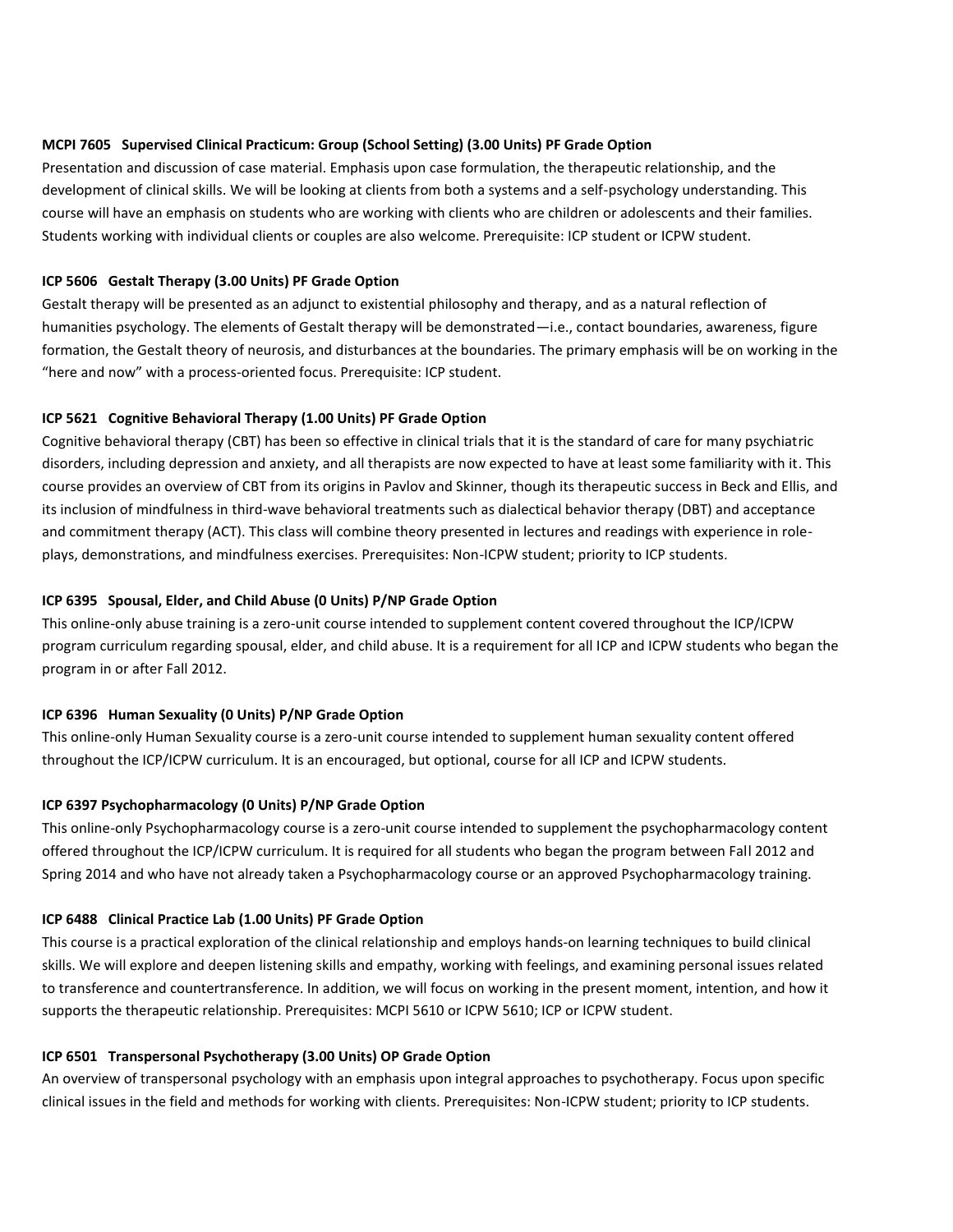#### **ICP 6577 Psychopharmacology and Human Sexuality (1.00 Units) PF Grade Option**

Various specialized topics and themes relevant to the practice of psychotherapy will be presented and explored. Examples of subjects that may be covered include human sexuality, psychopharmacology, and particular modalities of psychotherapy.

#### **ICP 6579 Inquiry into True Nature: Exploring Body, Personality, and the Soul (2.00 Units) PF Grade Option**

In this experiential, spiritual elective, you will learn and practice ways to more deeply explore, understand, and optimize your psychospiritual unfoldment. This course will introduce the idea of a multidimensional soul with essential qualities such as compassion, joy, strength, and love. In addition to meditative practices and somatic exercises, students will learn how to actively open these inner states through inquiry (sensing, feeling, speaking, hearing, and moving with the arising of one's inner experience) to accelerate the inner journey. Inquiry also assists in clearly seeing and metabolizing our childhood experiences and personality patterns to help us mature into our unique wholeness. We will draw from various Jungian authors, A.H. Almaas, Ramana Maharshi, Krishnamurti, and possibly others to learn the art of deep listening, seeking intuitive guidance, and opening to the moment-to-moment shifts in our consciousness. The Enneagram of personality types will assist us in recognizing personality structures. The practices and perspectives taught in this course will have direct application to psychotherapeutic work. The instructor will do clinical demonstrations with students. Students will practice these methods with each other for personal growth and clinical development. Prerequisite: Priority to ICP students.

#### **ICP 6763 Psychotherapy for Men (1.00 Units) PF Grade Option**

The particular gender-based training and roles that boys and men undergo can sometimes leave them struggling around intimacy and expression of feelings, out of touch with themselves, and overly, if secretly, reliant on external validation and support—all while having to appear independent, invulnerable, and in control. The underlying shame and blockages to the authentic self that men experience may then express themselves in ways that cause suffering to others as well as themselves. It can make them reluctant to engage in psychotherapy deeply or at all, and bring particular challenges and opportunities when the work takes place. This course will help students to explore their potential strengths and needed areas of growth in working with men, and specific nuances and techniques that they can utilize to be most effective. Special attention will be paid to the intersection of gender considerations with sexual orientation, race and ethnicity, country of origin, and other factors.

#### **ICP 6830 Trauma (3.00 Units) PF Grade Option**

Assuming that "trauma is in the nervous system and not in the event," this course will introduce students to the basic neuropsychology and treatment of trauma. The work of Bessel Van der Kolk, Judith Herman, Daniel Goleman, Peter Levine, Jim Kepner, and others will be summarized. Principles and methodology for treating trauma from a somato-emotional framework, based on understanding of the triune brain and ANS functioning, will be emphasized. Assessment and reporting of child abuse, and of elder and dependent adult and spousal / intimate partner abuse, will be covered.

#### **ICP 7599 Clinical Practice Lab (2.00 Units) PF Grade Option**

The focus of this course is to provide in-depth practical exploration of the clinical relationship and how it can deepen and enrich the therapeutic process. We will practice listening skills and working with feelings as well as examining personal issues related to transference, countertransference, and the deepening of empathy. The learning outcomes will be to recognize personal qualities in oneself that might contribute to a more effective clinical relationship, as well as those that could be problematic. In addition, students will learn how to work with one's strengths and challenges to support the therapeutic process. We will be addressing how to identify specific ways of working in the clinical relationship that are useful to one's practice. There will be mostly dyad work to facilitate the process of deepening the clinical relationships in this class.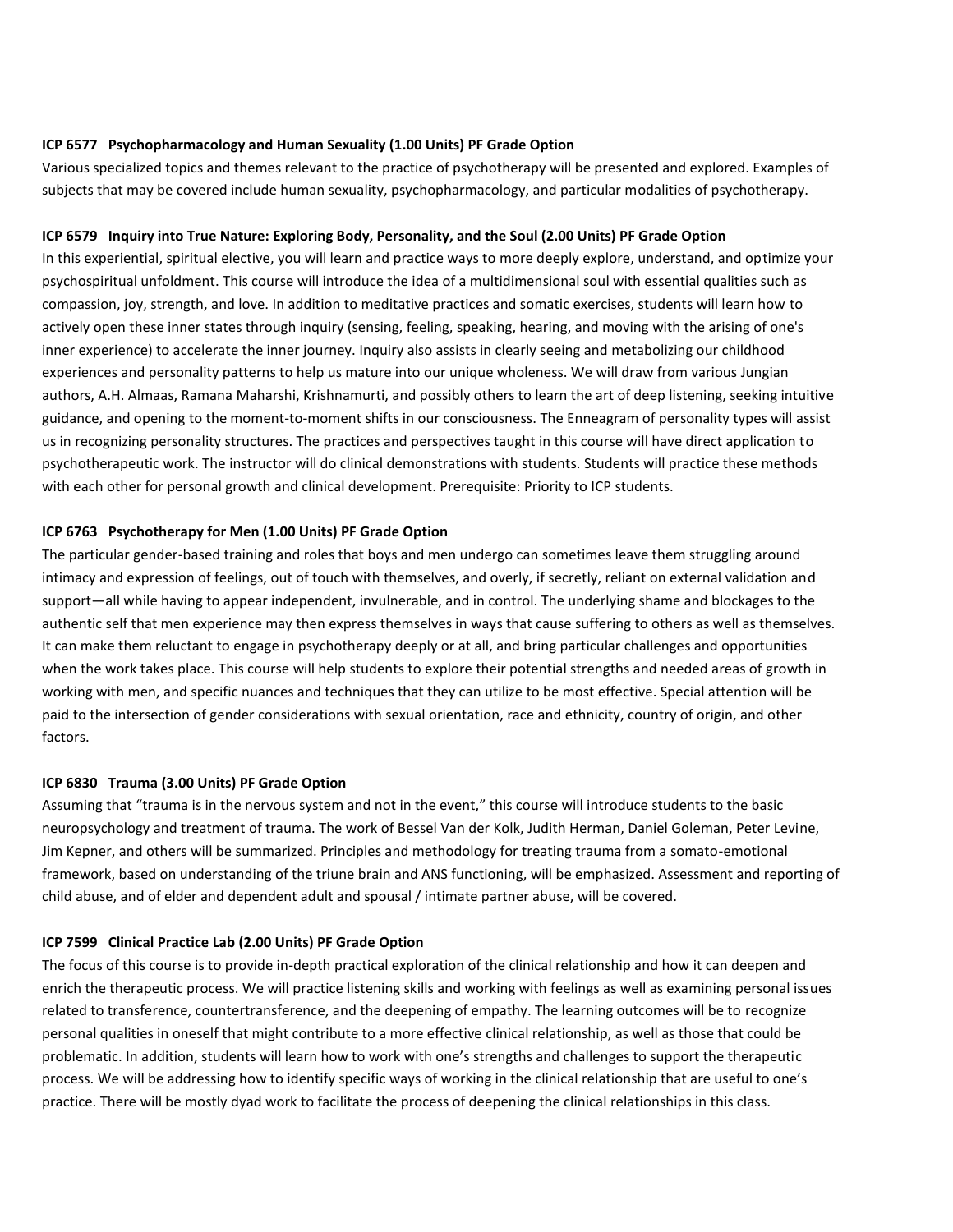Prerequisites: MCPI 5610; ICP or ICPW student.

#### **ICP 7702 Integrative Seminar (3.00 Units) PF Grade Option**

This culminating course provides an opportunity for students to reflect on their processes of personal and academic integration in the ICP program. Equal attention is given to the deepening of one's unique process of personal integration and to the integration of key learning from theoretical and conceptual standpoints and clinical experience. Prerequisites: Practicum; ICP student.

#### **ICP 8601 Hakomi (2.00 Units) PF Grade Option**

Hakomi body-centered psychotherapy is an elegant, deep, and gentle experiential and somatic approach to working with clients. The course, through both didactic and experiential material, will provide the basic knowledge and skills necessary to apply a variety of Hakomi interventions and principles to therapeutic encounters that will immediately inspire, enliven, and deepen your work. Prerequisites: Non-ICPW student; priority to ICP students.

#### **ICP 8602 Psychosynthesis (3.00 Units) PF Grade Option**

The basic principles of psychosynthesis, such as the dynamics of self-realization, the will, and the natural multiplicity and harmonization of the personality, will be taught. We will work with the translation of these principles into counseling practice, working with guided imagery, the therapeutic practice of presence, the role of intention and intentionality in the guiding process, and the steps in working with subpersonalities. Prerequisite: ICP student.

#### **ICP 8606 Integral Psychology (3.00 Units) PF Grade Option**

Sri Aurobindo's Integral Yoga and integral philosophy, including Haridas Chaudhuri's contributions, form the spiritual foundation of the Institute. As an integration of the major schools of Vedanta, yoga, and tantra, Integral philosophy provides an integrative framework for the many divergent schools of Western psychology as well as a synthesis of Eastern psychological perspectives. Integral psychotherapy is a psycho-spiritual method of working that is relational, embodied, and transformational. Prerequisite: Priority to ICP students.

#### **ICP 8799 Independent Study (1.00–3.00 Units) PF Grade Option**

Coursework that extends a student's field of inquiry beyond current CIIS courses. Requires a syllabus and contract signed by the student and faculty member, and approved by the program chair.

#### **ICP 8888 Special Topics (1.00–3.00 Units) LG Grade Option**

A course of study not currently encompassed in the curriculum but relevant to evolving topics of growing importance in psychology.

## **Curriculum**

## **MA in Counseling Psychology with a concentration in Integral Counseling Psychology**

## **Weekend cohort program, MFT Track only—60 units**

**I. Common Core Courses—16 units**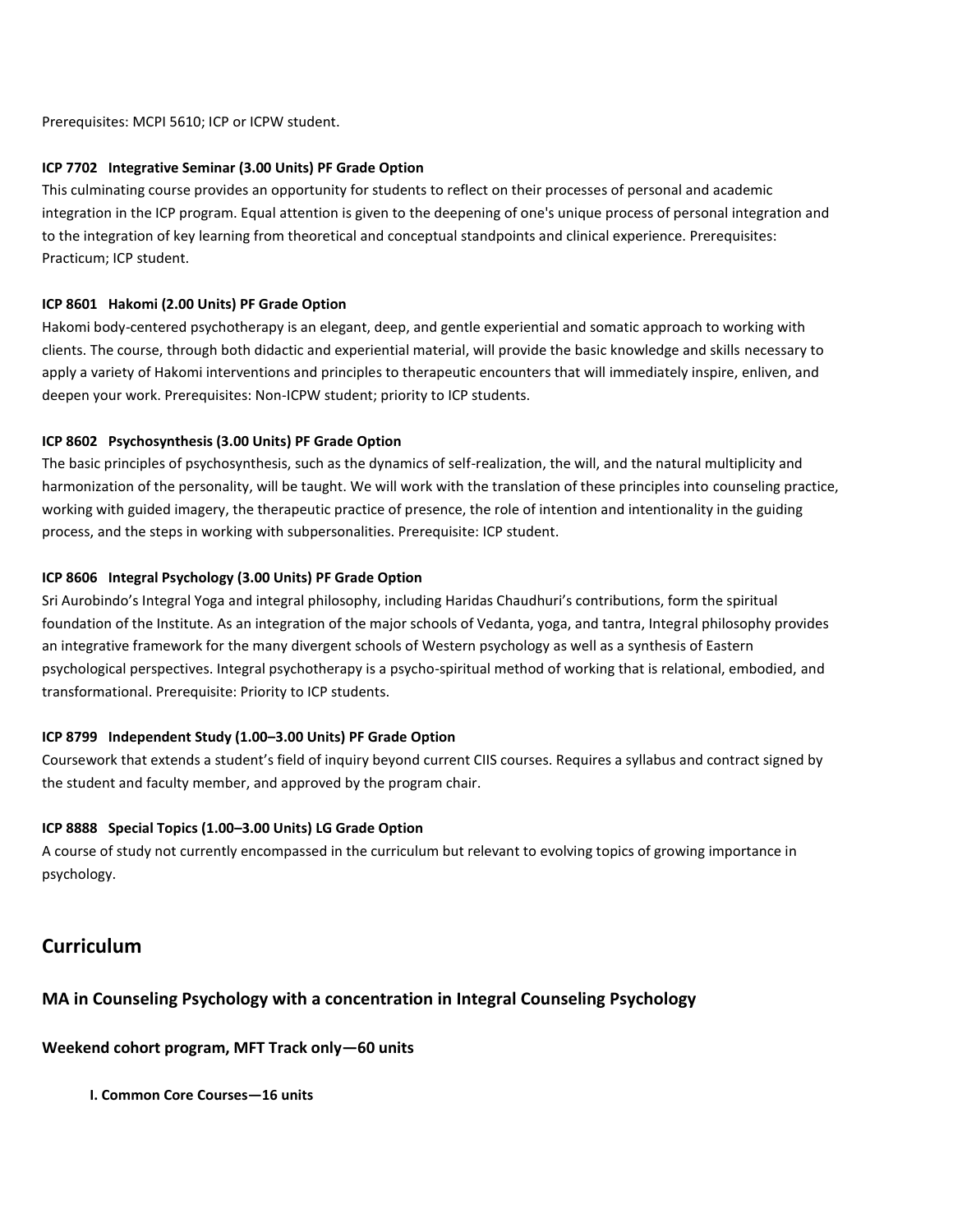- ICPW 5103 Professional Ethics and Family Law I
- ICPW 5104 Professional Ethics and Family Law II
- ICPW 5108 Psychopathology and Psychological Assessment
- ICPW 5201 Human Development and the Family
- ICPW 6102 Alcohol and Chemical Dependency Counseling
- ICPW 6401 Research Methods
- ICPW 6502 Child Therapy

#### **II. Counseling Courses with emphasis in Integral Counseling Psychology—27 units**

The following courses have equivalencies in the Community Mental Health, Drama Therapy, Expressive Arts Therapy, and Somatic Psychology concentrations. These equivalent courses cover the same content, but from the perspective of their own concentrations.

| <b>ICPW 5508</b> | Psychodynamics I                           |
|------------------|--------------------------------------------|
| <b>ICPW 5509</b> | Psychodynamics II                          |
| <b>ICPW 5602</b> | The Clinical Relationship                  |
| <b>ICPW 5604</b> | Group Dynamics and Facilitation            |
| <b>ICPW 5610</b> | Therapeutic Communication                  |
| <b>ICPW 5615</b> | <b>Family Dynamics and Therapy</b>         |
| ICPW 6601        | Couples Counseling                         |
| ICPW 6603        | Multicultural Counseling and the Family    |
| MCPI 7601        | Supervised Clinical Practicum: Individual* |
| <b>MCPI 7602</b> | Supervised Clinical Practicum: Group*      |
|                  |                                            |

MCPI 7604 Supervised Clinical Practicum: Individual (School Setting)\*

\*Note: Students may choose to take one or both types of classes (group or individual).

#### **III. Integral Counseling Psychology Concentration Courses—14 units**

These courses do not have equivalencies in the other concentrations.

ICPW 5606 Gestalt Therapy ICPW 5621 Cognitive Behavioral Therapy ICPW 6577 Psychopharmacology and Human Sexuality ICPW 6501 Transpersonal Psychotherapy ICPW 6830 Trauma ICPW 7702 Integrative Seminar

#### **IV. Electives—1–2 units**

Any CIIS course or approved independent study.

## **Course Descriptions**

#### **ICPW 5103 Professional Ethics and Family Law I (1.00 Units) LG Grade Option**

Ethical standards for the practice of counseling and psychology. Review and discussion of ethical and legal aspects of marriage and family therapy practice. This course is restricted to Integral Counseling Psychology Weekend Program students. Prerequisite: ICPW student.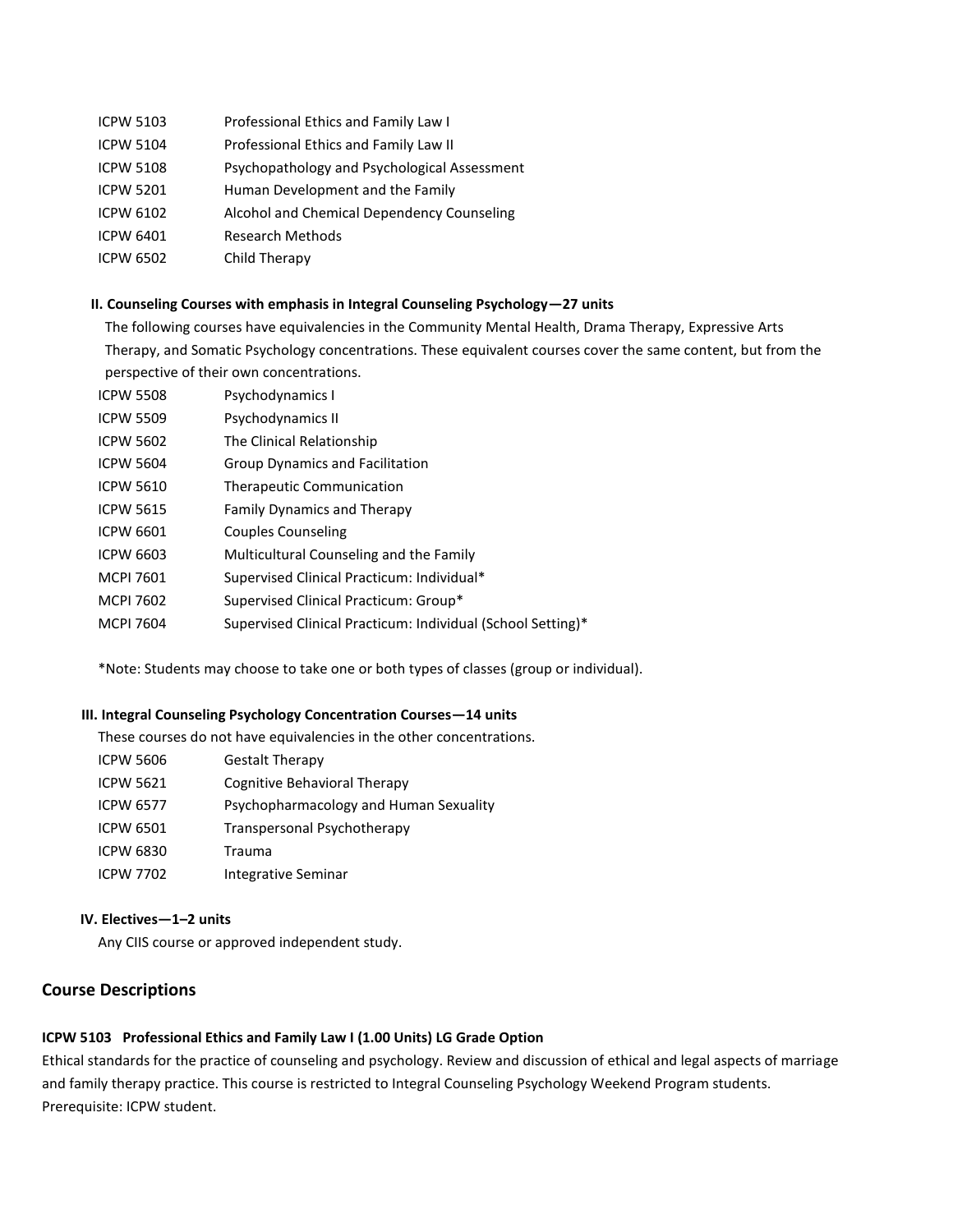#### **ICPW 5104 Professional Ethics and Family Law II (1.00 Units) LG Grade Option**

Ethical standards for the practice of counseling and psychology. Review and discussion of ethical and legal aspects of marriage and family therapy practice. Prerequisites: ICPW 5103; ICPW student.

#### **ICPW 5108 Psychopathology and Psychological Assessment (3.00 Units) LG Grade Option**

Comparative historical and contemporary views of the development of adult psychopathology and the categorization system of the Diagnostic and Statistical Manual. Prerequisite: ICPW student.

#### **ICPW 5109 Professional Ethics and the Law III (1.00 Units) LG Grade Option**

Professional Ethics and the Law III is a vignette-based course encouraging advanced ethical thinking and decision making. Issues of diversity, complex family and couple issues (including same sex couples, issues with children, issues of divorce), working in a variety of clinical settings (nonprofits, community-based centers, schools), issues of erotic transference and countertransference, and issues that therapists have difficulty discussing will be the focus of the class. Knowledge of California's BBS licensing laws and MFT ethical standards is a prerequisite for this class. Prerequisite: ICPW 5104 or MCP 5101.

#### **ICPW 5201 Human Development and the Family (3.00 Units) LG Grade Option**

Theories and research in life transitions, stages of development, and rites of passage from prenatal conditions to adult experience to dying. Prerequisite: ICPW student.

#### **ICPW 5302 Jungian Dreamwork and Psychotherapy (1.00 Units) PF Grade Option**

This course is an introduction to Jung's analytical psychology and the practice of Jungian psychotherapy. Topics include Jung's childhood and student years; the relationship between Freud and Jung; Jung's "confrontation with the unconscious"; the personal and collective unconscious; the libido (psychic energy); archetypes and myth; ego and complex; persona and shadow; anima and animus; the process of individuation; Jungian dream interpretation; psychological types; and Jung's views on religion, myth, and alchemy. Students learn basic Jungian concepts and develop a deepening relationship to their own unconscious through dreamwork, mandala drawing, and reflection on personal myths and symbols. Prerequisite: ICPW student.

#### **ICPW 5311 Sexuality and Spirituality (1.00 Units) PF Grade Option**

This course honors the sacredness of sexual, creative energy and explores a wide range of sexual expressions, behaviors, and concerns. The intent is to provide an overview of the subjects of adult human sexuality, sexual development, and sexuality and spirituality, in addition to current trends in sex therapy. The class is designed to assist student therapists to get in touch with themselves in order to facilitate the sexual health of their clients. Through lecture, video, discussion, and experiential exercises, students will gain a basic understanding of sexuality. The topics of sexual physiology, social and multicultural issues associated with sexual identity, and behaviors and sexual disorders will be discussed. A primary focus of the class, sexuality and spirituality, will be explored. (This course meets and exceeds the requirement for 10 hours of training in human sexuality for California BBS licensure.)

#### **ICPW 5508 Psychodynamics I (2.00 Units) LG Grade Option**

Presents a history of psychodynamic ideas and their application in clinical settings. Offers a historical perspective, beginning with Freudian theory through the development of object relations theory. Examines relationships between psychodynamic and other clinical theories. This course is restricted to Integral Counseling Psychology Weekend Program students. Prerequisite: ICPW student.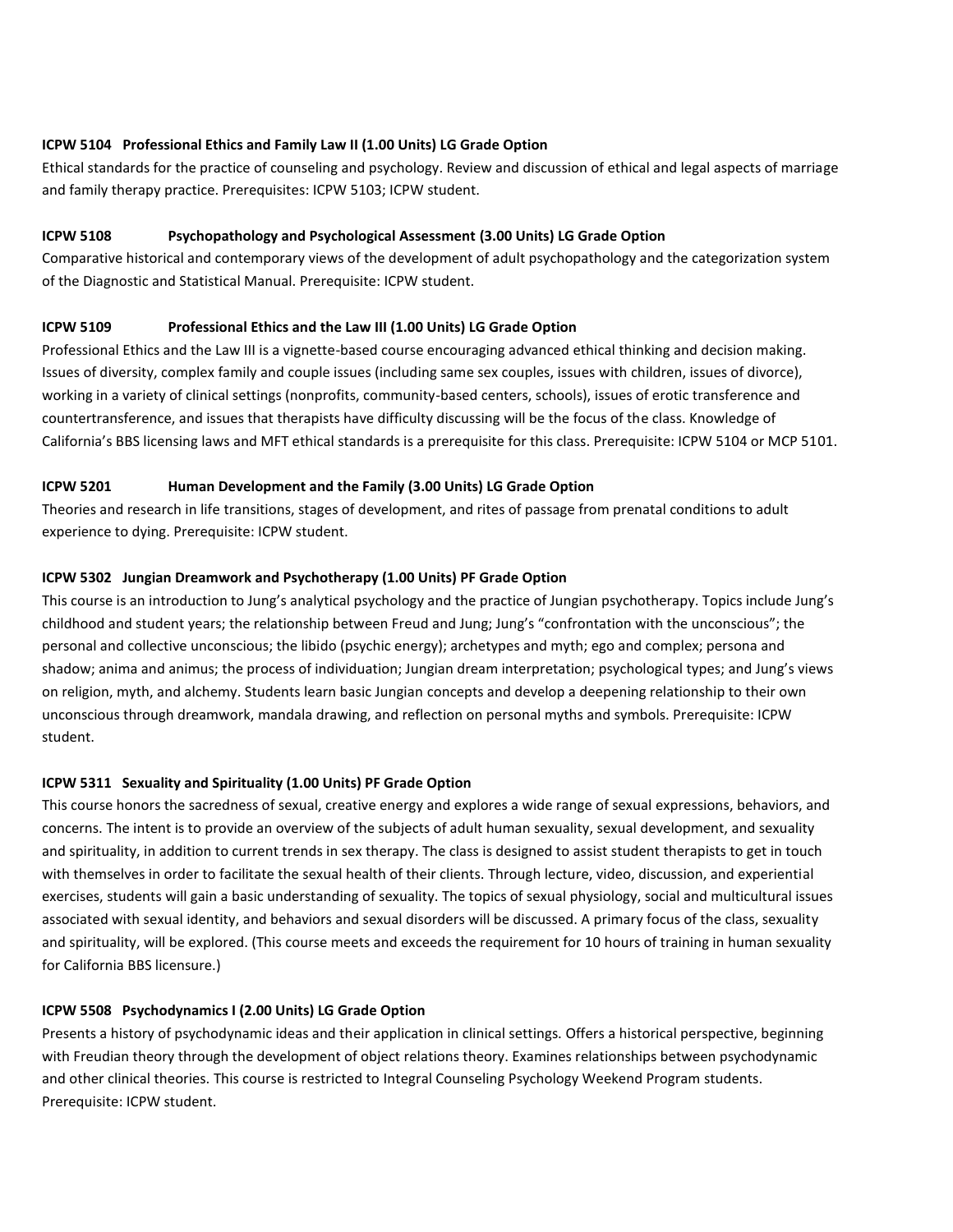#### **ICPW 5509 Psychodynamics II (1.00 Units) OP Grade Option**

Presents a history of psychodynamic ideas and their application in clinical settings. Offers a historical perspective, beginning with Freudian theory through the development of object relations theory. Examines relationships between psychodynamic and other clinical theories. Prerequisites: ICPW 5508; ICPW student.

#### **ICPW 5602 The Clinical Relationship (3.00 Units) PF Grade Option**

The relationship between therapist and client is one of the central concerns of contemporary theories of therapeutic change. This course explores the relationship between therapist and client from the perspectives of contemporary psychoanalysis, humanism, and self-psychology. Provides various perspectives on transference and countertransference, and how to work with these dynamics in the clinical setting. Prerequisites: ICPW 5610; ICPW student.

#### **ICPW 5604 Group Dynamics and Facilitation (3.00 Units) PF Grade Option**

This class has two main purposes: to study itself as a group and to learn about group psychotherapy facilitation. The first focus is on addressing increasing empathy and interpersonal sensitivity in a way that will help students develop their therapeutic skills in a group context. The second focus is on learning about different kinds of therapy groups and the different kinds of group facilitation skills necessary to lead such groups. Prerequisite: ICPW student.

#### **ICPW 5606 Gestalt Therapy (3.00 Units) PF Grade Option**

Gestalt therapy will be presented as an adjunct to Existential Philosophy and Therapy, and as a natural reflection of humanities psychology. The elements of Gestalt therapy will be demonstrated—i.e., contact boundaries, awareness, figure formation, the Gestalt theory of neurosis, and disturbances at the boundaries. The primary emphasis will be on working in the "here and now" with a process-oriented focus. Prerequisite: ICPW student.

#### **ICPW 5610 Therapeutic Communication (3.00 Units) PF Grade Option**

This course provides an overview of key concepts and methods in therapeutic communication, integrating psychodynamic, humanistic, and other approaches. Experiential portion includes role-play and simulations. Includes the experiential portion of Therapeutic Communication. Prerequisite: ICPW student.

#### **ICPW 5615 Family Dynamics and Therapy (3.00 Units) PF Grade Option**

This course explores the various schools of family therapy, including the work of Whitaker, Satir, Bowen, and Minuchin, as well as strategic, narrative, internal family systems, and core-focused family therapy. There will be a strong experiential component involving in-depth study of each student's family of origin through psychodramatic or monodramatic formats or sculpture, as well as through live demonstrations of therapy sessions with students' family members. In the lab, each student will have an opportunity to practice conducting a role-play family therapy session. Prerequisite: ICPW student.

#### **ICPW 5620 Integral Philosophy, Meditation, and Yoga (1.00 Units) PF Grade Option**

This course introduces the philosophy of Integral Yoga as taught by Sri Aurobindo and Haridas Chaudhuri, and the practices of hatha yoga and meditation. Prerequisite: ICPW student.

#### **ICPW 5621 Cognitive Behavioral Therapy (1.00 Units) PF Grade Option**

Cognitive behavioral therapy (CBT) has been so effective in clinical trials that it is the standard of care for many psychiatric disorders, including depression and anxiety, and all therapists are now expected to have at least some familiarity with it. This course provides an overview of CBT from its origins in Pavlov and Skinner, though its therapeutic success in Beck and Ellis, and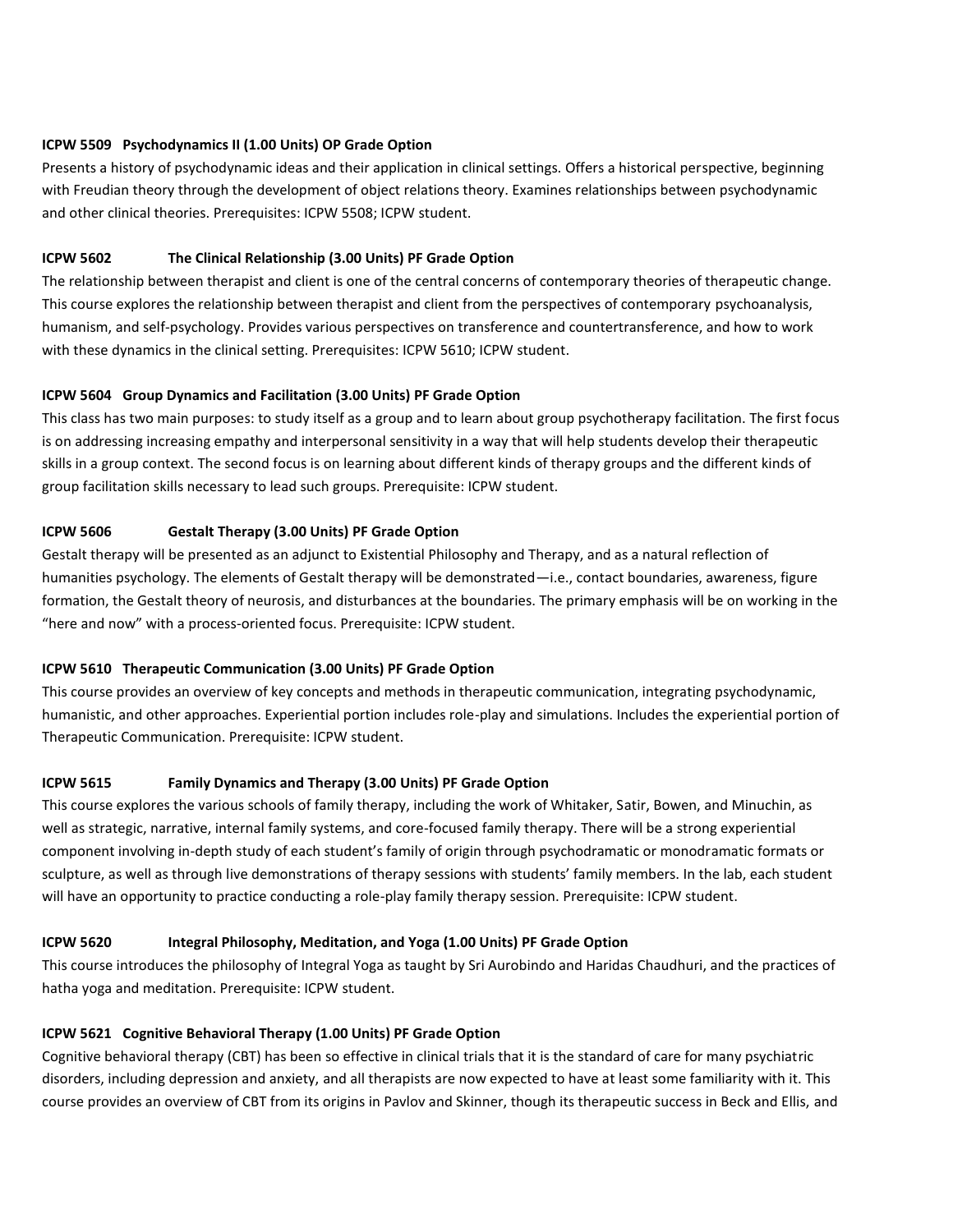its inclusion of mindfulness in third-wave behavioral treatments such as dialectical behavior therapy (DBT) and acceptance and commitment therapy (ACT). This class will combine theory presented in lectures and readings with experience in roleplays, demonstrations, and mindfulness exercises. Prerequisite: ICPW student.

#### **ICPW 5636 Group Facilitation and Counseling (2.00 Units) PF Grade Option**

This course will study the theory and practice of group psychotherapy, focusing on the principles of group dynamics, formation and development, and understanding and developing advanced group leadership skills from various group leadership styles and approaches. Therapeutic factors of group work, group process components, developmental stage theories, and common critical incidents and special problems in group structure and development, including the recognition and management of conflict, "the antigroup," will be addressed. Ethical, legal, and professional concerns and issues of diversity will be discussed, as well as the importance of recognizing, managing, and utilizing transference and countertransference in groups and therapist self-care during conflict and confrontation. Students will be offered both didactic and experiential presentations on group development, process, and dynamics through lecture, videos, class discussion, and demonstrations of select theoretical approaches by the instructor in which students may elect to participate as both "group members" and "co-therapists." Among various theoretical approaches to be discussed and demonstrated will be: transpersonal, psychodynamic, Gestalt, Adlerian, psychodrama, Rogerian, somatic approaches, art therapy, active dreamwork, and clinical hypnotherapeutic approaches. Pertinent research and literature, group counseling methods, and evaluation of effectiveness will be presented. There will be a final project highlighting the development of a group of the student's preference, due one week after the last class meeting. Prerequisite: ICPW student.

#### **ICPW 5638 Clinical Applications of Drama and Embodied Action for Non-Drama Therapists (1.00 Units) PF Grade Option**

This course provides a theoretical and practical foundation for psychotherapists and counselors of diverse training and backgrounds to understand the powerful clinical benefits of action and drama-based interventions in therapy and, very importantly, parameters for their safe usage. Key elements of such approaches—such as role play, dramatic distancing, facilitated enactment, empty chair work, free association in action, sculpting, embodiment of inner states—will be explored experientially, explained theoretically, and critiqued in relation to clinical usage with diverse populations. Participants will develop a useful introductory tool kit along with an understanding of additional training requirements needed for those seeking advanced mastery of these methods. Prerequisite: ICPW student.

#### **ICPW 6102 Alcohol and Chemical Dependency Counseling (1.00 Units) LG Grade Option**

Survey of current treatment approaches to chemical dependency and examination of humanist-transpersonal perspectives. Prerequisite: ICPW student.

#### **ICPW 6401 Research Methods (3.00 Units) LG Grade Option**

Overview of research methodologies with special focus on qualitative approaches, comparative ways of knowing, and the creation of an integral inquiry research project. Prerequisite: ICPW student.

#### **ICPW 6501 Transpersonal Psychotherapy (3.00 Units) OP Grade Option**

An overview of transpersonal psychology with an emphasis upon integral approaches to psychotherapy. Focus upon specific clinical issues in the field and methods for working with clients. Prerequisite: ICPW student.

#### **ICPW 6502 Child Therapy (2.00 Units) LG Grade Option**

Techniques to remedy or prevent problems in children and their families. Case material introduces strategies of intervention. Prerequisite: ICPW student.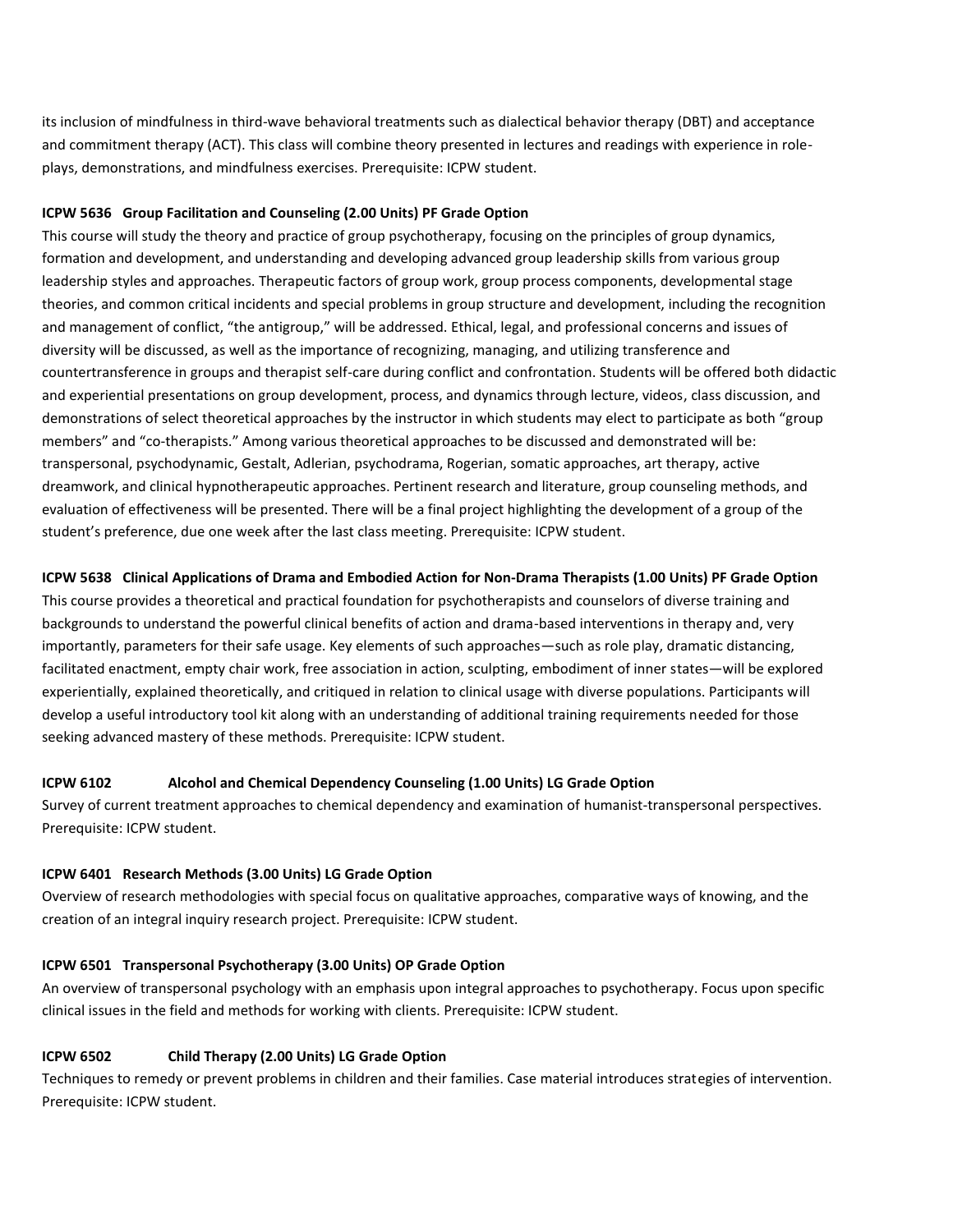#### **ICPW 6545 Community Mental Health and the Recovery Model (2.00 Units) PF Grade Option**

This course will introduce students to community mental health as expressed in the Wellness and Recovery Model and through Proposition 63, the Mental Health Services Act. Students will learn effective strategies to manage the complexities of delivering mental health services to marginalized populations in settings that go beyond private practice to include community-based clinics, hospitals, and agencies. The course will describe and evaluate service delivery using innovative approaches that engage clients where they are and how they can best integrate mental health resources. Recovery-based language, strength-based communication, resiliency, and the foundations of recovery and wellness will be discussed. Prerequisite: ICPW student.

#### **ICPW 6546 Community Mental Health and the Recovery Model (3.00 Units) LG Grade Option**

This course is designed for students in MCP concentrations other than CMH. Students will learn the basic principles of the recovery model of mental health as described and supported by the California Mental Health Services Act of 2004. Students will learn and work with the "mental health recovery" models of service and treatment delivery, including key structural components. Evidence-based treatment interventions will be demonstrated and experienced, and effective strategies for working on the integrated service teams and evaluation methodologies will be developed. Prerequisite: ICPW student.

#### **ICPW 6577 Psychophamacology and Human Sexuality (1.00 Units) PF Grade Option**

Various specialized topics and themes relevant to the practice of psychotherapy will be presented and explored. Examples of subjects that may be covered include human sexuality, psychopharmacology, and particular modalities of psychotherapy. Prerequisite: ICPW student.

#### **ICPW 6579 Inquiry into True Nature: Exploring Body, Personality, and the Soul (1.00 Units) PF Grade Option**

In this experiential, spiritual elective you will learn and practice ways to more deeply explore, understand, and optimize your psycho-spiritual unfoldment. This course will introduce the idea of a multidimensional soul with essential qualities such as compassion, joy, strength, and love. In addition to meditative practices and somatic exercises, students will learn how to actively open these inner states through inquiry (sensing, feeling, speaking, hearing, and moving with the arising of one's inner experience) to accelerate the inner journey. Inquiry also assists in clearly seeing and metabolizing of our childhood experiences and personality patterns to help us mature into our unique wholeness. We will draw from various Jungian authors, A. H. Almaas, Ramana Maharshi, Krishnamurti, and possibly others to learn the art of deep listening, seeking intuitive guidance, and opening to the moment-to-moment shifts in our consciousness. The Enneagram of personality types will assist in recognizing personality structures. The practices and perspectives taught in this course will have direct application to psychotherapeutic work. The instructor will do clinical demonstrations with students. Students will practice these methods with each other for personal growth and clinical development. Prerequisite: ICPW student.

#### **ICPW 6601 Couples Counseling (3.00 Units) PF Grade Option**

Theoretical and therapeutic approaches to working with couples, including object relations, ego analytic, cognitive-behavioral, existential, and transpersonal perspectives, as well as family-system approaches. Students learn how to integrate the use of visual arts, music, movement, drama, and the language arts with these different theoretical approaches. Includes the experiential portion of Marriage and Couples Counseling. Prerequisite: ICPW student.

#### **ICPW 6602 Gottman Couples Therapy (1 Unit) LG Grade Option**

This class will cover the evidence-based Gottman Couples Therapy principles that were discovered from over 30 years of ongoing research with over 3,000 couples. The class will address the importance of using a research-based method and how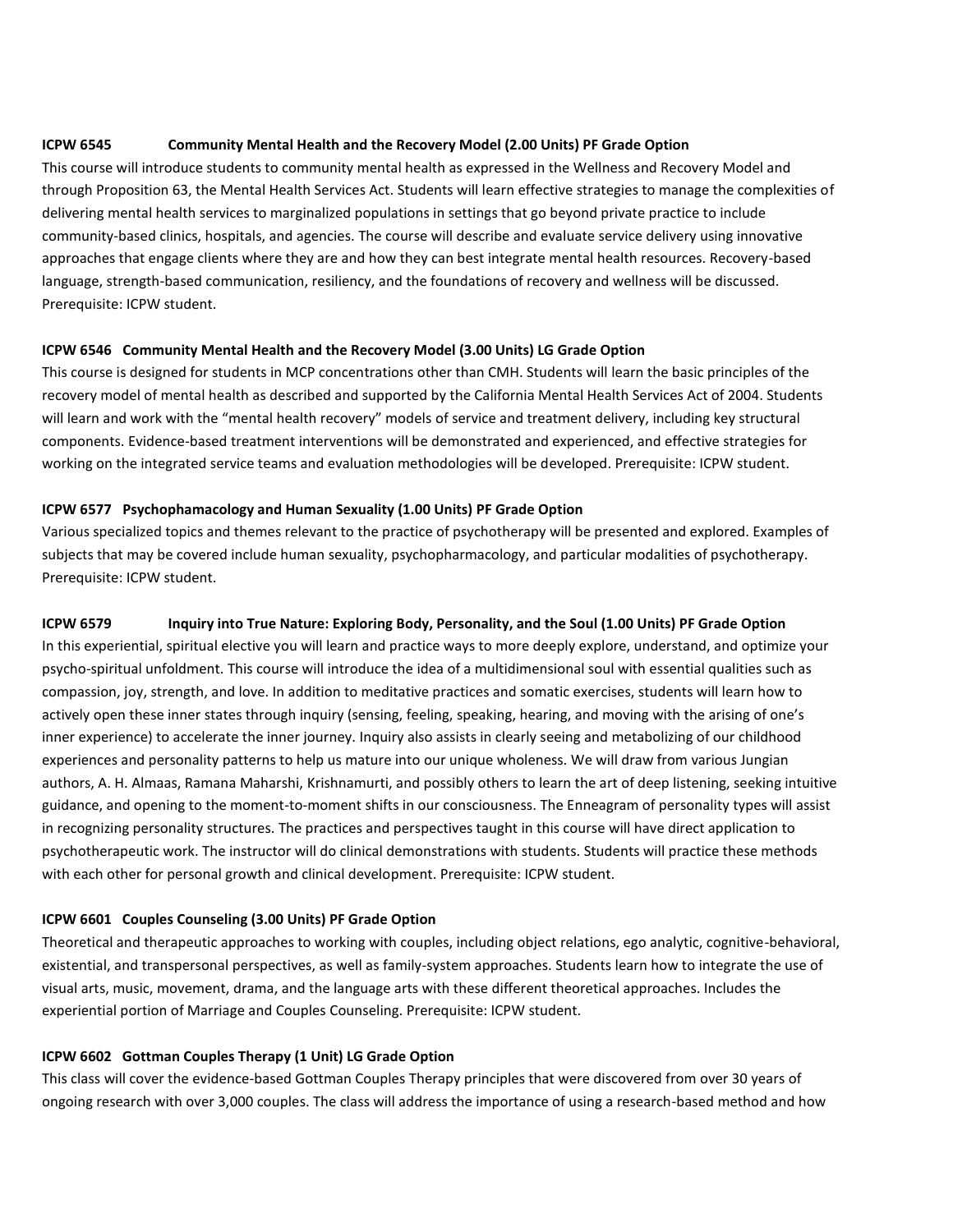the results of this study changed some of the prior marriage-counseling assumptions of what makes couples happy and unhappy. The class will walk through how the research translates to actual assessment with the couple before treatment begins and how the research informs each therapeutic and educational intervention with the couple. Topics include Knowing Your Partner's Inner World, Dealing Effectively with Emotional Intensity and Flooding, The Four Predictors of Divorce and the Antidotes, Enduring Vulnerabilities, Working with Fixable and Perpetual Problems, Repair Conversations, Building a Friendship System, Resolving Resentment, and The Stages of Infidelity Repair.

#### **ICPW 6603 Multicultural Counseling and the Family (3.00 Units) PF Grade Option**

This course provides an overview of multicultural counseling through exploration of ethnic, social, and cultural mores and values of representative social groups and special populations. The content will focus on developing oneself as a student, therapist, and educator, who understands the complexity of human diversity—ethnicity, race, religion, sexual orientation, gender, socioeconomic class, and color. We will look at the limitations of current psychological models in addressing the particularities of our clients' diverse familial and cultural backgrounds. Students will be asked to do mindfulness practices, inquiry, and dialogue to explore experiences and cultural backgrounds to help uncover their own beliefs, unconscious assumptions, projections, countertransference, fears, and biases. The instructor will help create a safe space and offer appropriate exercises and communication tools to encourage authentic exploration and dialogue of an emotionally charged topic. Prerequisite: ICPW student.

#### **ICPW 6669 Multicultural Counseling: Gender Considerations in Psychotherapy (1.00 Units) PF Grade Option**

Is gender a cultural construction, a biological fact, or some of both? Or is it even fundamentally real? This course will look at these questions, and at how our clients are influenced by their gender-related experiences throughout their lives. Gender roles and gender training across cultures will be discussed, and special attention will be paid to the particular issues that can arise, and particular approaches that can be helpful, in psychotherapy with men, with women, and with those who identify as other categories, or no category, of gender. Prerequisite: ICPW student.

#### **ICPW 6683 Clinical Skills (1.00–3.00 Units) PF Grade Option**

This course is an opportunity for students to take a step, or even a quantum leap, forward in their counseling abilities in a safe, supportive, mentoring classroom atmosphere. It features dyad practice with intensive, individual, and specific coaching and feedback from the instructor and classmates, as well as exploration of growing-edge issues of greatest value to the student in their future work with clients. Wherever they are in their development, students are helped to strengthen and enhance their therapeutic skills and self-awareness, including building upon feedback they have received from instructors to this point.

#### **ICPW 6830 Trauma (3.00 Units) PF Grade Option**

Assuming that "trauma is in the nervous system and not in the event," this course will introduce students to the basic neuropsychology and treatment of trauma. The work of Bessel Van der Kolk, Judith Herman, Daniel Goleman, Peter Levine, Jim Kepner, and others will be summarized. Principles and methodology for treating trauma from a somato-emotional framework, based on understanding of the triune brain and ANS functioning, will be emphasized. Assessment and reporting of child abuse, and of elder and dependent adult and spousal/intimate partner abuse, will be covered. Prerequisite: ICPW student.

#### **ICPW 6846 Applied Spirituality (1.00 Units) PF Grade Option**

Integral psychotherapy includes a spiritual perspective about ourselves, our clients, and the world that informs and supports our therapeutic work. Each of us has a particular understanding and experience of, and relationship to, what we consider to